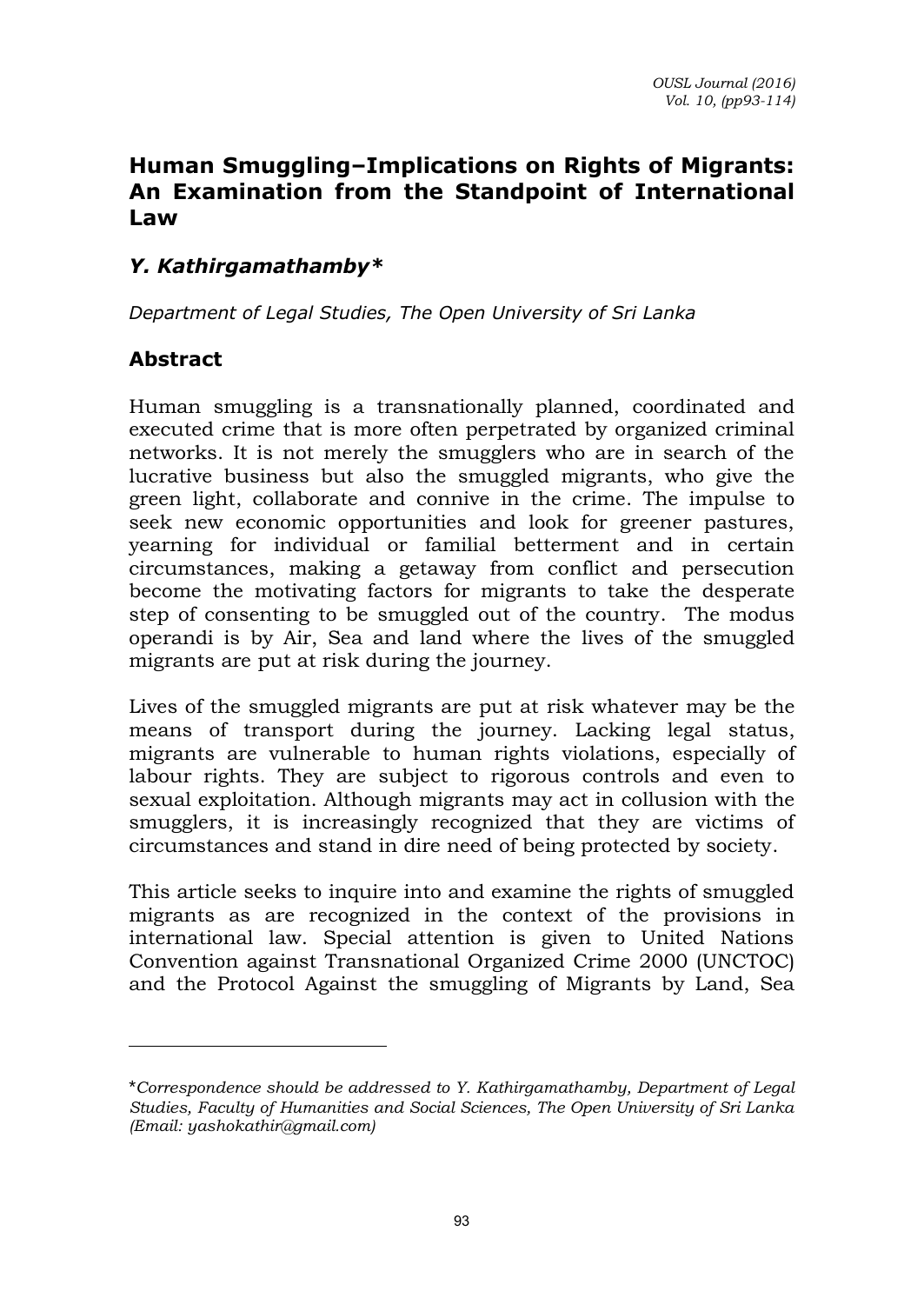and Land Supplementing the United National Convention against Transnational Organized Crimes 2000 (Protocol). Besides a careful perusal of these documents, the article also appraises the provisions available under the other International Human Rights Instruments and Conventions relating to status of refugees 1951.

The first part of the article discusses the right to movement and international laws governing human smuggling. The second part identifies and explains the differences between human trafficking and human smuggling. The third part sheds light on the rights of smuggled migrants available under international law. This part focuses on UNCTOC protocol, CSR and other international human rights instruments (IHR Instruments). The last part of this article is a summary with the inclusion of some suggestions.

### **Keywords**: Human Smuggling, Human Rights, Smuggled Migrants, International Law, Protocol Against the Smuggling of Migrants by Land, Sea and Land

# **Introduction**

Migratory processes are set in motion by a variety of factors such as landlessness, flight from poverty with no economic prospects in view, natural disasters, internal conflicts and war. Mingled with dreams of freedom from want, the lure of wealth and escape from persecution have been the factors that have impelled people to move away from their homes and familiar surroundings (Migration Report, 2013).

Human migration is a delicate policy issue that has various ramifications having consequences for nearly all countries caught up and involved in the migration process in some way or other. As the process of migration continues unabated and as it involves the relationships of many countries, the need for an integrated and systematized action especially in respect of legislative measures has acquired an ever increasing importance.

Migration can be undertaken through legally accepted channels or it can be done illegally. Illegal movement across borders is being undertaken through trafficking and by smuggling. While the distinction between the two has been explained in detail in the second part of the paper, the main focus of the research is on human smuggling.

Human smuggling is characterized by collusion between the smugglers and those who are smuggled. It is an act of desperation in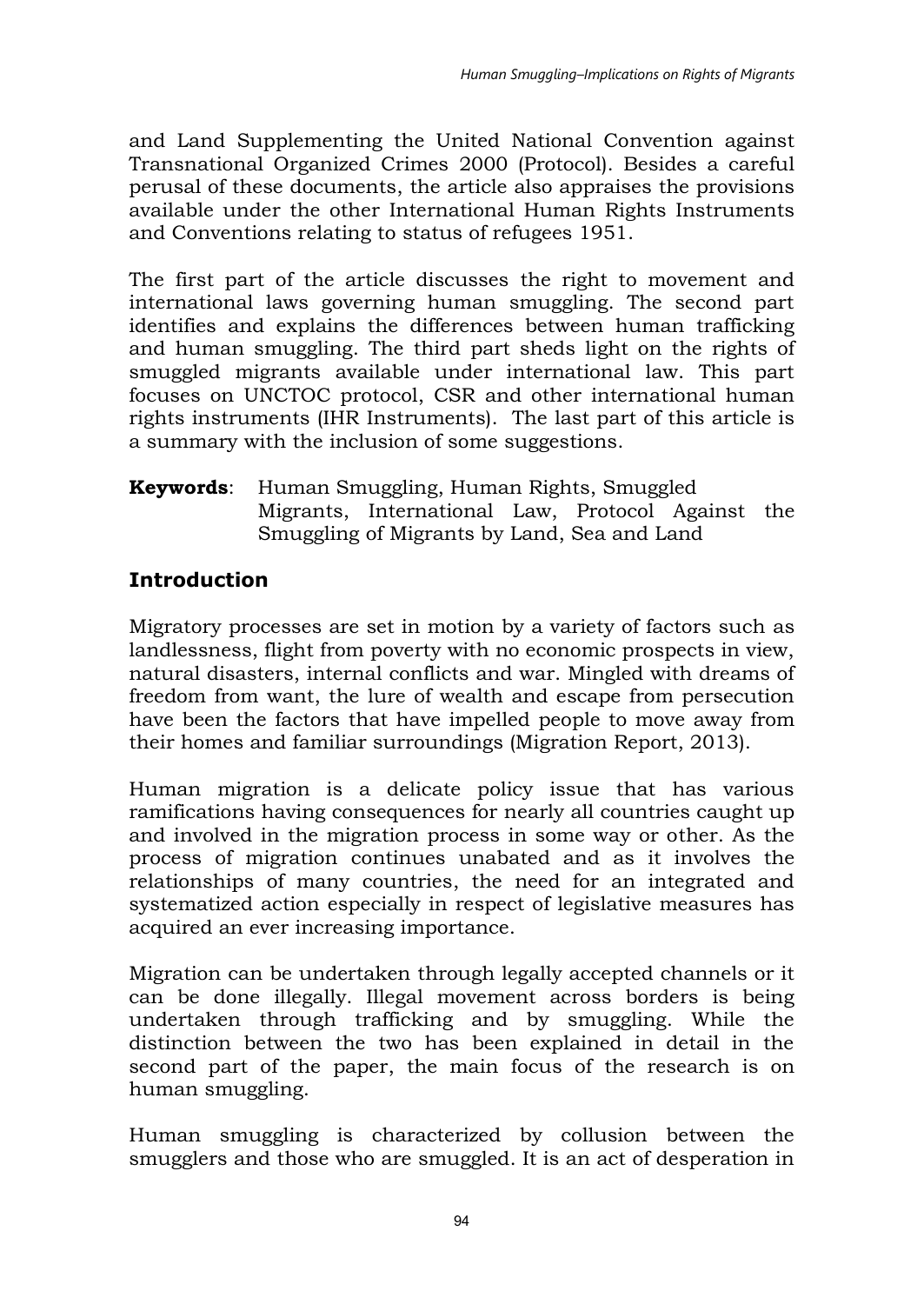an attempt to escape from poverty, fear of persecution, ethnic strife or civil unrest (Howie, 2013, Jayatilake, 2009). Besides the general factors there may be also country specific factors that set in motion human smuggling. E.g: Emly Howie (2013) in his study found that security threat and loss of confidence in reconciliation, and uncertainty about the future are some of the motivating factors in Sri Lanka. Unemployment is the main reason in China (Cleo, 2000) and in Nigeria (Salt, 2000) Receiving countries are also tempted by cheap availability of labour (Cleo, 1999-2000).

Stringent immigration policy and corrupted officials in the source country are also contributory factors for setting in motion the process of human smuggling. (Kevin Tissre, 2006)

Human smuggling incidents have been increasing throughout the world (World Migration Report 2013, Bali Process 2012). Most countries of origin are from Asia and Africa. Preferred destination countries are Australia, Canada, UK and the US (UNDOC, 2011).

Despite absence of proper data collection, an estimated 40,000 irregular migrants have died worldwide during the risky journey that is an integral part of the human smuggling process from 2000 to 2015 (UNODC, 2015).

The international measures to deal with human smuggling were adopted recently only about two decades ago (UNCTOC, 2000). There are two critical issues that are encountered in addressing human smuggling. They are (1) prevention of human smuggling as a criminal activity (2) Simultaneously protection for victims of human smuggling and ensuring their rights. (Article 2 and 5 of the Protocol)

In addition to UNCTOC and the Protocol, UN model Law against human smuggling and other IHR instruments will also be looked into to see the provisions governing human smuggling.

The first part of the article discusses the Right to movement in conjunction with international laws governing human smuggling. The second part identifies and explains the differences between human trafficking and human smuggling. The third part sheds light on the rights of smuggled migrants available under international law. This part focuses on UNCTOC, Protocol, CSR and other IHR Instruments. This article concludes with is a summary and suggestions.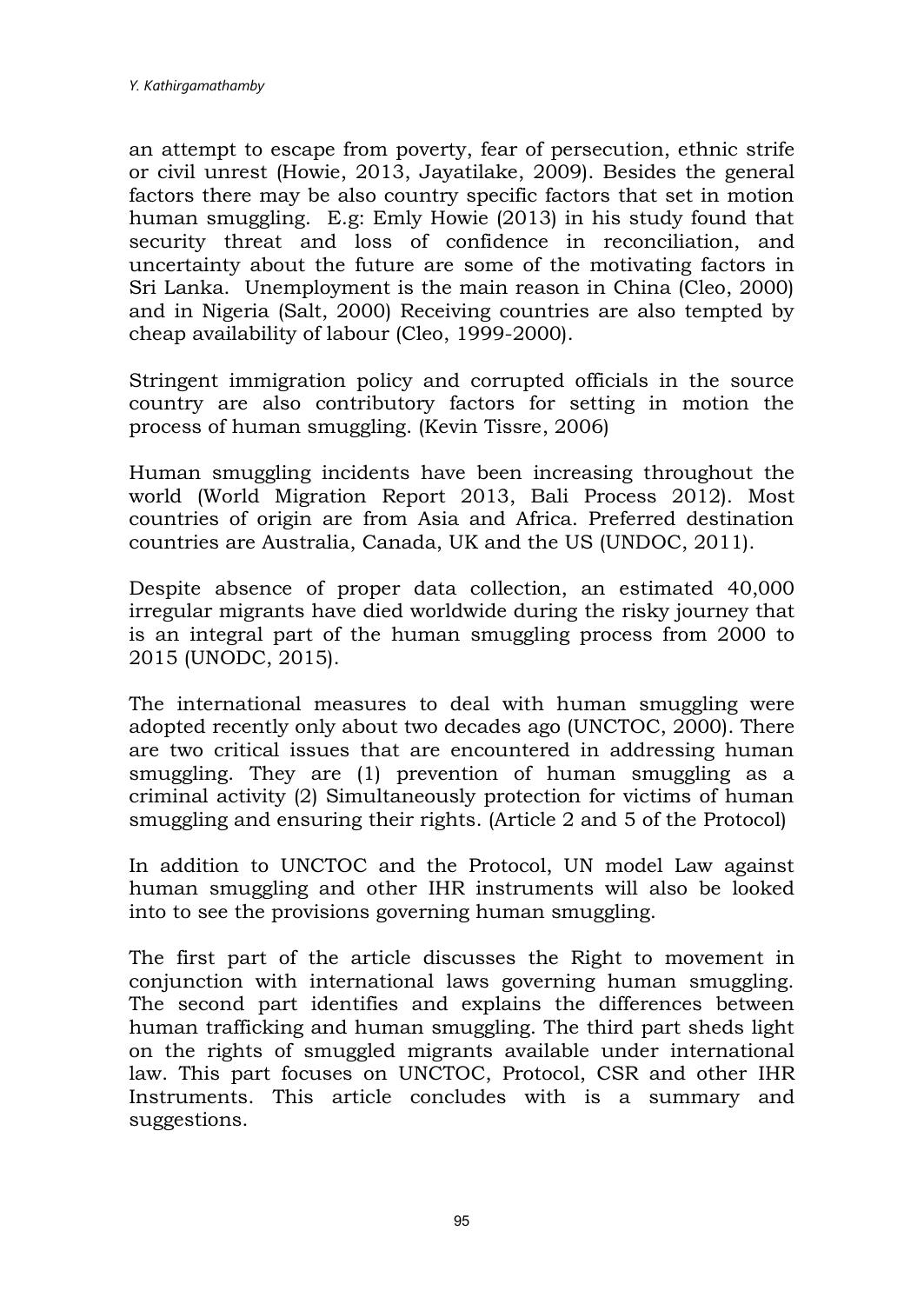In the first part, the author explains the right to movement as a general right. After giving an overview of the right to movement, the author sets out how the right to movement is being governed by immigration policies and procedures of States. Such policies and procedures create constraints to leave of country legally. The author explains human smuggling as one of the illegal modes of travelling to another country. Further, this part gives an overview of the International Legal Framework on human smuggling.

The second part focuses on the misconception of human smuggling and human trafficking being considered as one and the same offence. The author explains the differences between these two modes before discussing the rights of smuggled migrants. The misconception between trafficking and smuggling undermines the development of a separate domestic legal framework in certain countries, and is also an impediment for data collection. Data are scattered and difficult to gather. Moreover, any literature dealing with human smuggling invariably discusses the difference between human trafficking and human smuggling. Recognizing that there are similarities between these two techniques, there is a need for an unambiguous recognition that they are two distinct categories of crimes.

The third part is concerned with the international treaty provisions available to safeguard the rights of smuggled migrants.

The last part summarises the discussion and attempts to make suggestions to strengthen the available international legal framework to achieve the objective of protecting the rights of smuggled migrants.

### **Statement of the Problem**

Human smuggling has expanded so fast that it has now acquired a global dimension and is posing a serious threat to many countries. There is evidence to show that human smuggling related offences have increased at the same pace as that of the increase in irregular migrants. A large number of victims of human smuggling are vulnerable to human rights abuses before, during, after departure and even after return. It seems that even though several international legal instruments have been adopted, the smuggled migrant"s rights are not protected satisfactorily. Therefore, the researcher tries to analyze the provisions of international law governing rights of smuggled migrants to see to what extent the provisions are sufficient to cope with the situation.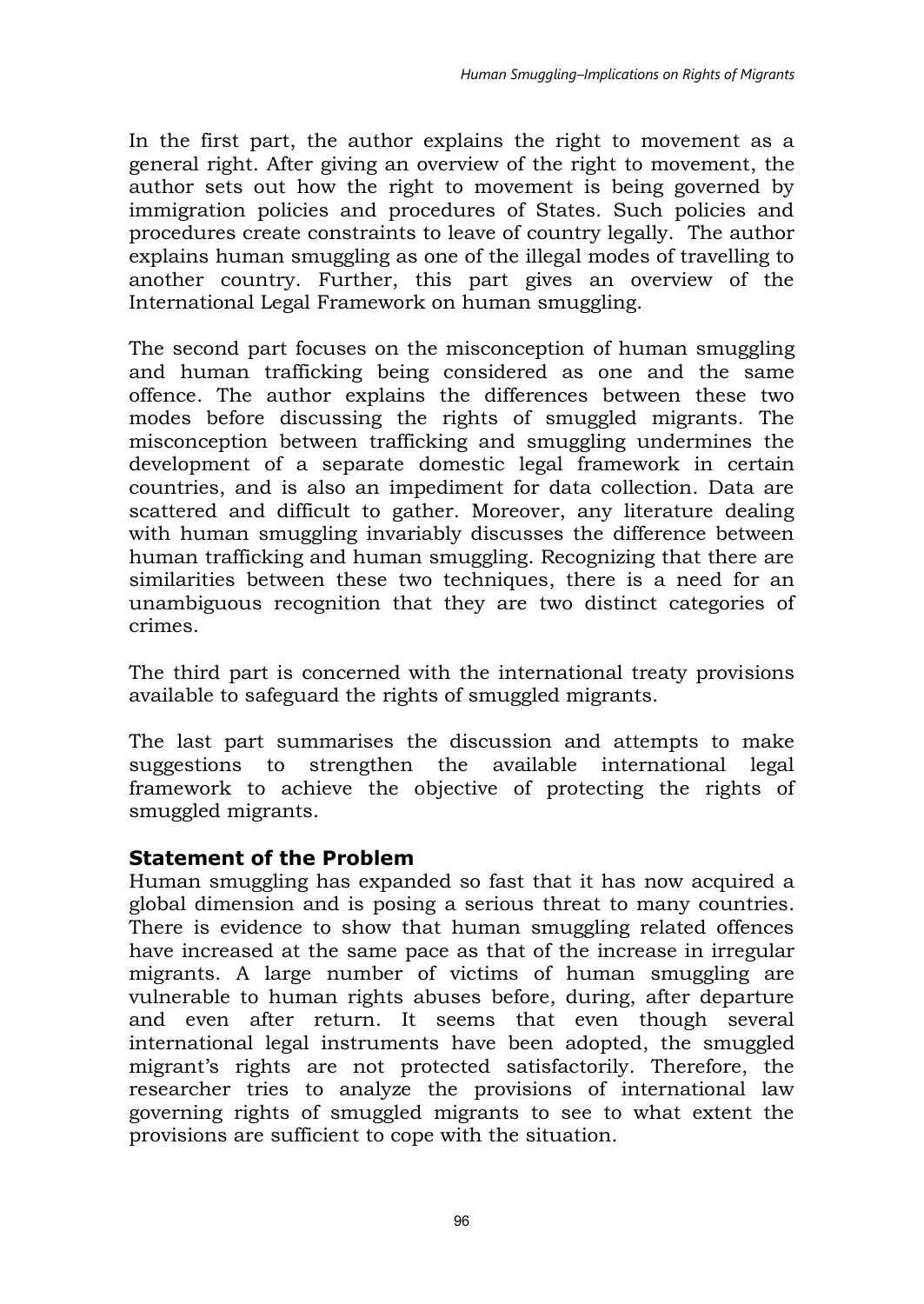# **Objectives**

The main objective of this article is to identify and analyze the provisions recognizing rights of smuggled migrants and find any lacunae that may exist in international law and make suggestions to remedy them. The secondary objective of the paper is to enhance and reinforce knowledge on the rights of smuggled migrants under the provisions that are available in international human rights law.

## **Methodology**

This is both a descriptive and an analytical study. The author describes the provisions available under international law and analyzes them. The justification for adopting this methodology is to achieve the main objective of the research paper of understanding as to what degree measures are available in international law and identify lacunae that may exist.

UNCTOC, Protocol, International Covenant on Civil and Political Rights (ICCPR) International Covenant on Economic, Social and Cultural rights, (ICESCR) Convention on the Rights of the Child, (CRC) Convention against Torture (CAT) have been used as primary data, and Journal articles, reports, guide books, web resources have been analyzed as secondary data.

## **Theoretical Framework**

Global literature available on human smuggling brings the issue of human smuggling under different theoretical models (Theodre, 2013). Human Rights based Model is one of the theoretical approaches developed by scholars. Research studies based on Human rights based model analysis is about the role of the international, regional, and national actors criminalizing smuggling and protecting the rights of the smuggled migrants. According to Obakaoto (2005) this model theorizes that the states have obligations to ensure the rights of smuggled migrants irrespective of their status. Most of the literature is based on this focus on the obligations of the destination countries. According to UNCTOC and the Protocol, protecting rights of smuggled migrants are transnational duties. Andreas Schloenhardt, and Kate L Stacey suggests that any action with regard to human smugglers should take into consideration the human rights approach.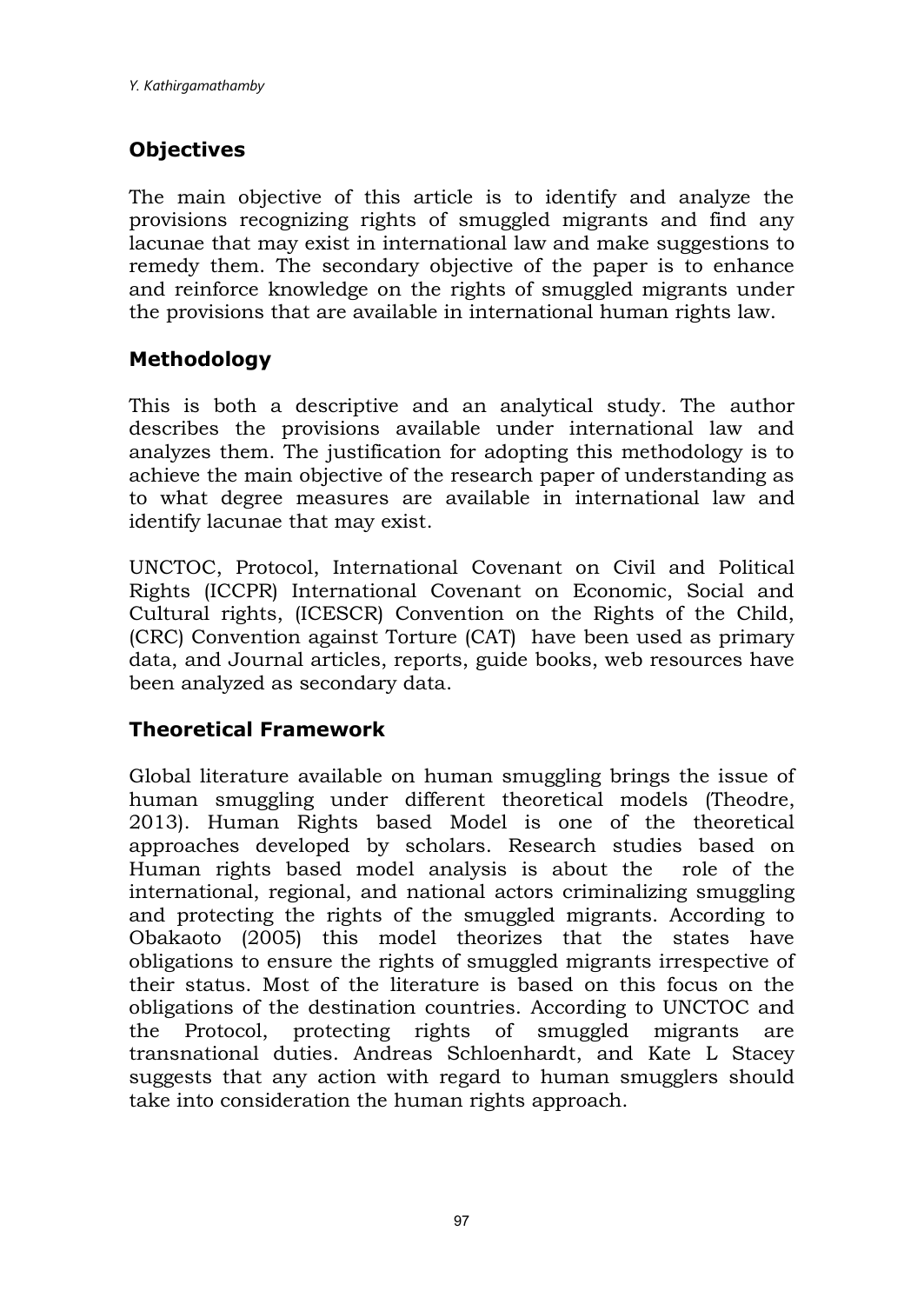International law requires States to take legal, institutional and other measures to ensure rights of smuggled migrants. In the first instance, the Country of origin has a responsibility to address the root causes of human smuggling. The countries of destination as well as the transit countries also bear a responsibility to safeguard human rights

In the context of the human rights based model, the author looks as to what extent international law has incorporated provisions to protect the rights of smuggled migrants.

# **Results and Discussion**

# **Part I -1.1 Right to Movement as a Human Right**

One of the primary concerns of the United Nations Organization established at the end of World War II was to give priority to the rights of migratory settlers, as the war itself had generated displacements and migration on a massive scale. Universal Declaration of Human Rights (UDHR 1948) was the first document in which human rights were codified after the Second World War. Article 13 of the UDHR recognizes the right to movement and asylum. Even before adopting major binding international human rights instruments such as ICCPR and ICESCR in 1966, the CSR was adopted in 1951 to provide asylum based on five grounds enumerated under Article  $2(1)$  A of the convention. It was initially limited to protecting European refugees of Second World War from before 1 January 1951. Later, this Convention was supplemented by 1967 protocol to remove the time limit and cover all territories in the world (Paul Weis, 2001-2016). It is clear from the above measures that UN had given prior importance to rights of migrants.

Whether migrants or not, the UN deliberated on the essential rights that should be available to all human beings and after detailed discussions by representatives of all countries, the decisions were enshrined in what came to be known as the UDHR. Various international instruments of the UN were promulgated subsequent to this declaration. Since 1945, there have been several UN conventions declarations and protocols that have directly and indirectly dealt with issues concerning the rights of migrants.

Article 13 of the UDHR states "*Everyone has the right to freedom of movement and residence within the borders of each State. Everyone has the right to leave any country, including his own, and return to his country*. Similar provisions could be found in other IHR instruments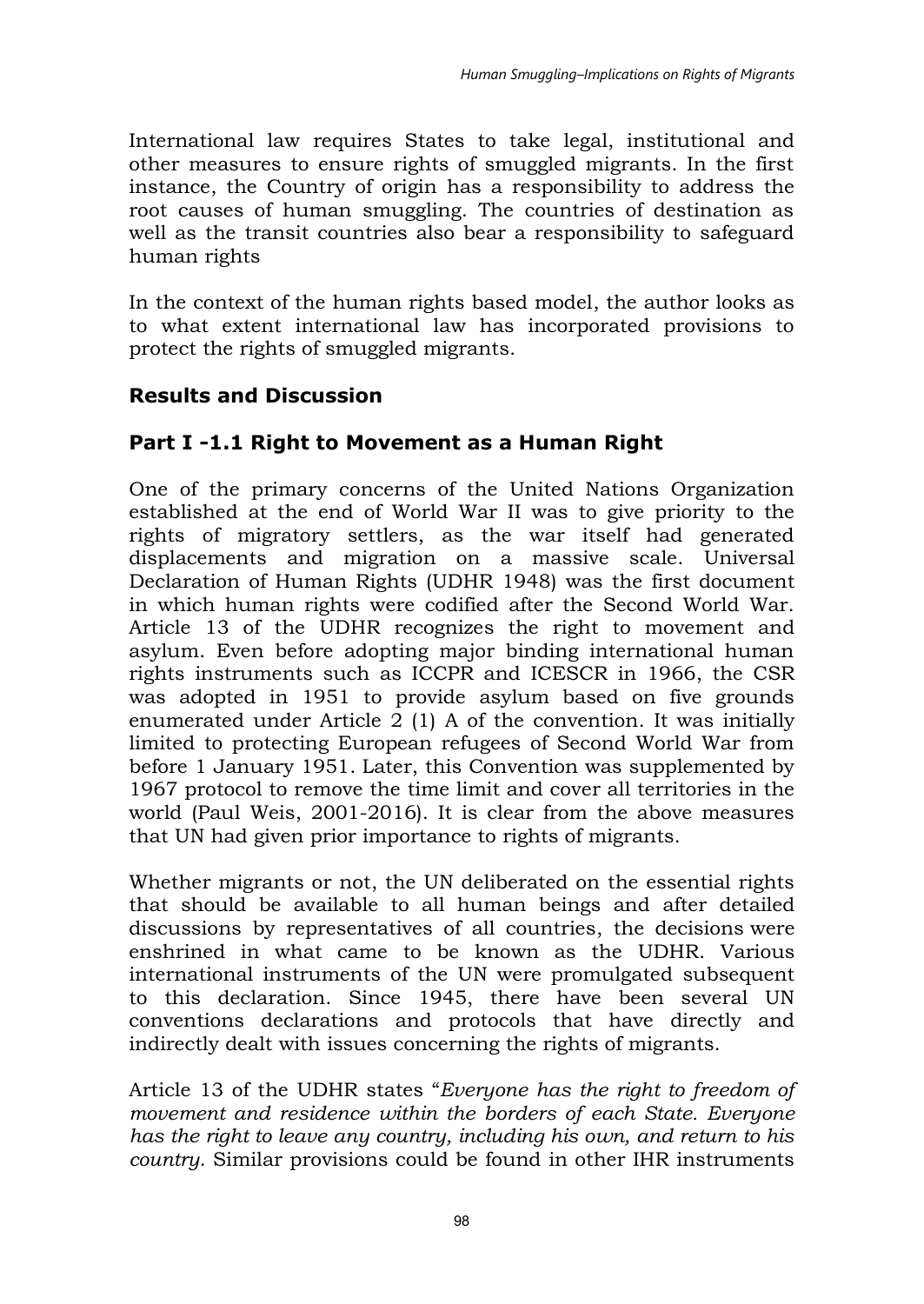(ICCPR (Article 12), Convention on the Elimination of All forms of Racial Discrimination, (Article 5). The framework Convention for the Protection of National Minorities of Council of Europe has expressed provisions to recognize the right to movement.

In exercising this right, people have adopted different *modus operandi* to move from the country of origin to another both that come within the framework of legality and also through unlawful practices.

The international human rights law requires the states to protect the rights of everyone irrespective of their status. Nevertheless, it has to be observed that countries have discretion to regulate their migration policy. However, Human Rights Committee in its general comments 27 (CCPR/C/21/Rev.1/Add.9 (1999) states that the restrictions on the rights to movement should be provided by law. The committee emphasizes in the same comment that "*The restrictive measures must not "swallow the rule". "The application of restrictions in any individual case must be based on clear legal grounds and meet the test of necessity and the requirements of proportionality*".

Countries have put in place immigration laws and administrative guidelines to govern legal migration. Anyone wanting to migrate for legitimate reasons has to fulfill statutory and administrative requirements of host countries. Applicant has to satisfy the requirements of host countries. This may be perceived as insurmountable obstacles. Given such a situation, it is no surprise that many people wish to choose the services of the smugglers though expensive. Smugglers take the responsibility of organizing documents and passage to destinations.

If someone wishes to seek refugee status due to persecution as enumerated under the CSR 1951, he or she has to satisfy the requirements established under that convention. Article 2 (1(A) of the refugee CSR defines who is a refugee. The refugee status can be claimed based on ground of ethnicity, nationality, religion, political opinion and particular social group. Policies and laws have been developed to regulate all types' migration and refugee claims. Canada"s Immigration and Refugee Protection Act 2001, Australian Migration Act 1958 with amendments and US Refugee Act of 1980 are some of the laws which grant visa or refugee status on conventional grounds. If they fail to prove the conditions laid down under these laws they will be sent back home.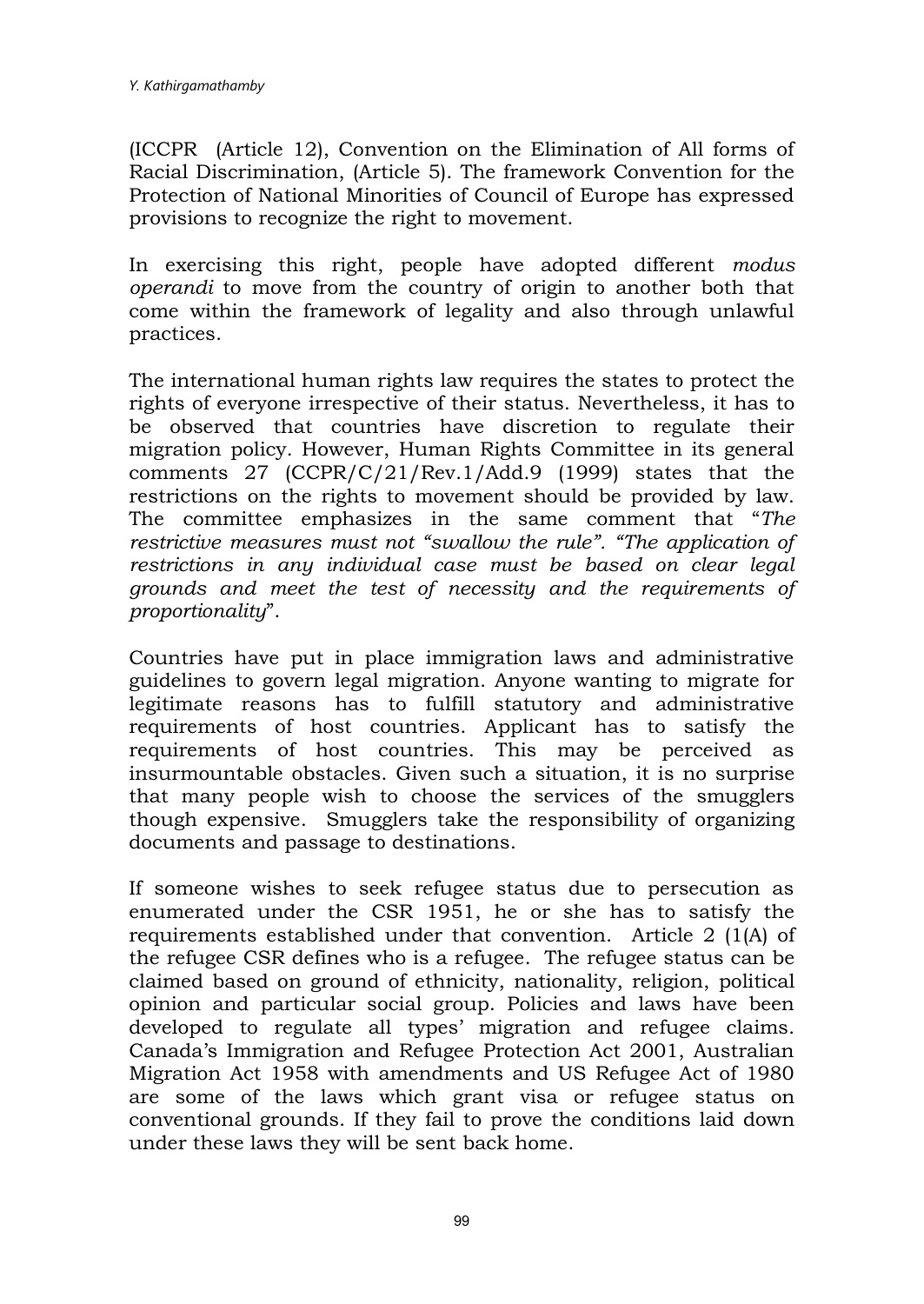# **1.2 International Law Governing Human Smuggling**

According to Salt & stain (1997) the discussion on organized transnational crimes, trafficking and human smuggling has commenced in the 1990s. Increasing incidents of human smuggling has led the international community to take legal measures in prevention of human smuggling as an organized crime and protect the rights of smuggled migrants. An International legal framework has been developed to regulate the issue of human smuggling.

Italy and Austria played a pioneering role in the adoption of the UNCTOC. The main objective of the UNCTOC was to take measures against transnational organized crimes. International cooperation, creation of domestic legislations the adoption of extradition laws, mutual legal assistance and law enforcement cooperation are the measures critical for achieving the main objective. It is after the UNCTOC that two different protocols were adopted to address human trafficking and human smuggling.

Article 4 of the Protocol applies when the smuggling of migrants involves an organized group. The term organized criminal group is defined under article 2(a) of the UNCTOC as "*Organized criminal group" shall mean a structured group of three or more persons, existing for a period of time and acting in concert with the aim of committing one or more serious crimes or offences established in accordance with this Convention, in order to obtain, directly or indirectly, a financial or other material benefit".*

Article 3(a) of the Protocol has defined the smuggling of migrants as "*the procurement, in order to obtain, directly or indirectly, a financial or other material benefit, of the illegal entry of a person into a State Party of which the person is not a national or a permanent resident"* 

In order to qualify a smuggling offence the above articles should be read together. To be characterized as human smuggling at least there must be an involvement of three persons.

Financial benefit is the core element to prove the crime*.* Some states have adopted domestic laws in line with Article 39a) of the protocol. *E.g:* BO10 v Canada (Citizenship and Immigration), (2015 SCC 58) the Supreme Court has concluded that sec. 37(1) (*b*) of the *Immigration and Refugee Protection Act a*pplies only to people who act to further illegal entry of asylum-seekers in order to obtain, directly or indirectly, a financial or other material benefit in the context of transnational organized crime. The acts of humanitarian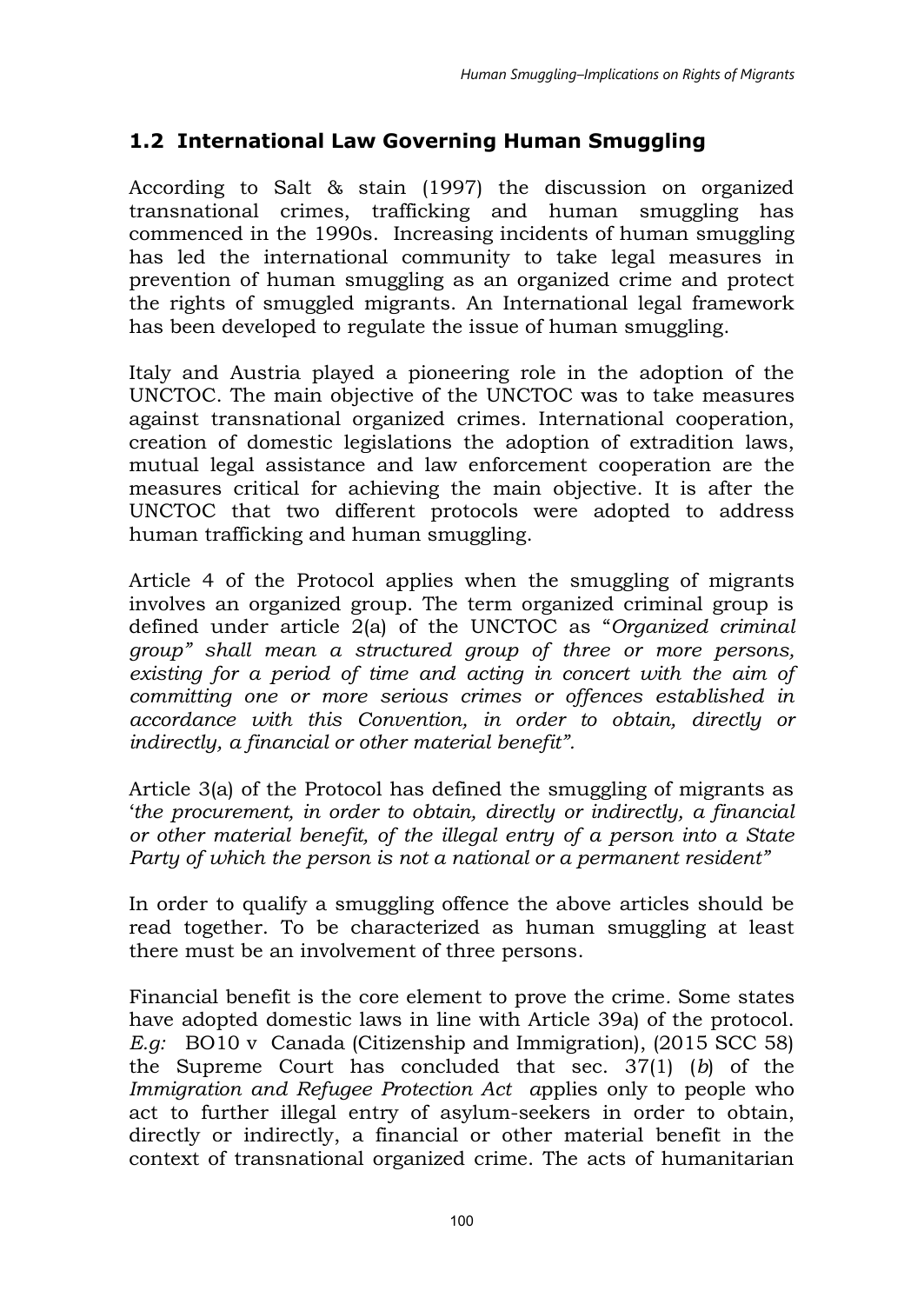and mutual aid (including aid between family members) do not constitute people smuggling under the Act.

Both UNCTO and the protocol require States parties to take appropriate legal and other measures. The protocol defines human smuggling (Article 3 (a) and urges States to enact laws to punish human smugglers and protect the irregular migrant. A model law has been prepared by UN taking into consideration the various worldwide domestic laws in incorporating punitive provisions for smugglers. The model law also covers awareness creation about risks, international cooperation on resource sharing, exchange of information, rights to assistance, and protection for smuggled migrants.

# **Part II -Human Trafficking and Human Smuggling**

Trafficking and smuggling are becoming big business and increasingly criminality is being integrated into this business. Both countries of origin, and destination countries are afflicted and these seriously impact on their international relations, security and economy. There is however, a marked difference between trafficking and smuggling.

Both trafficking and smuggling, are systems which facilitate movement from home country to destination countries in search of improved incomes and a better way of life.

Trafficking can take place within the country whereas smuggling needs to have crossing of borders. Trafficking victims do not violate law intentionally but smuggled migrants do so as they themselves collude in the process.

Trafficking draws apprehension and anxiety not only because of the manner in which a person enters into a country but also about his/her working conditions and whether he/she consented to the irregular entry and the working conditions (ILO, 2011) Trafficking is prompted by a sense of desperation and marked by severe forms of labor exploitation and also commercialized sexual abuse. (UNCTOC, 2000)

Smuggling is to facilitate and promote the illegal crossing of a country"s border stealthily. Smugglers will therefore often be present and participate actively during the recruitment and transport processes. According to Salt (2000) trafficking involves a long-term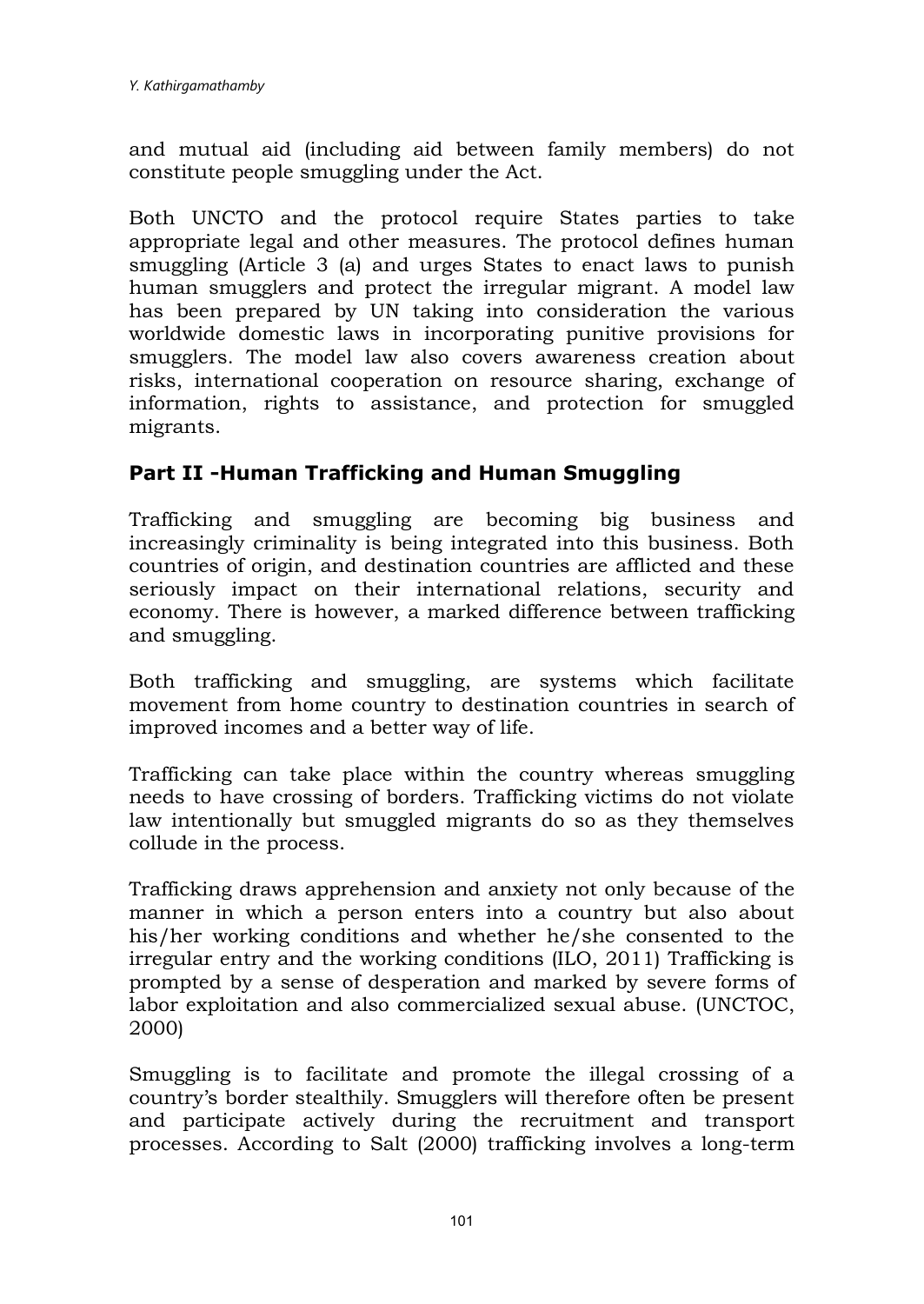relationship between the trafficker and the trafficked person. It usually involves the trafficker, or associates, subjecting the trafficked person(s) to exploitative labour environments through removal of identity documents, withholding of payment, abuse and ill-treatment, and the continual threat of exposure to authorities and deportation.

Smuggling is clearly concerned with the manner in which a person enters into a country and with the involvement of third parties who assist him or her to active entry. A migrant enters into a contract with a smuggler to pay a fee to the smuggler. Often during smuggling process human rights become a casualty.

According to Theodore (Bilger as cited in Theodore Baird, 2013) there are some authors who argue that smuggled migrants cannot be reckoned as victims but should rather be considered and looked upon as clients because they seek a service from the smugglers through providing them with remuneration. In this context destination countries can look upon the smuggled migrants not as victims but as wrongdoers whereas trafficked migrants will be viewed as human rights victims. However the contention of Jandi, (2007) that "*quite often the smuggled migrants during the process of smuggling are applied the same criteria as are applied to trafficked victims thereby undergoing the same trauma is worthy of note".* The line between smuggled and trafficked migrants is rather blurred and changes also occur during operation.

Authors have expressed the view that there are considerable difficulties in making out difference between smuggling and trafficking (Louis Shelly, 2014). There are times when people who were smuggled after paying a considerable amount of money undergo sexual and labour exploitation and are accorded the same treatment as are given to trafficking victims (UNODC, 2006). The argument advanced that smuggled illegal migrants are often exposed to similar cases of danger or discomfort during the long journeys as trafficked victims has to be noted.

Notwithstanding the pitfalls and hazards occurring often under degrading conditions, there has been an increase in the number of persons who with their own consent are being facilitated to enter into countries using this illegal mode.

Those who organize trafficking do not insist on fee or an advance payment from victim. They collect fees from the well-connected business network. Victims are often told that they need not to make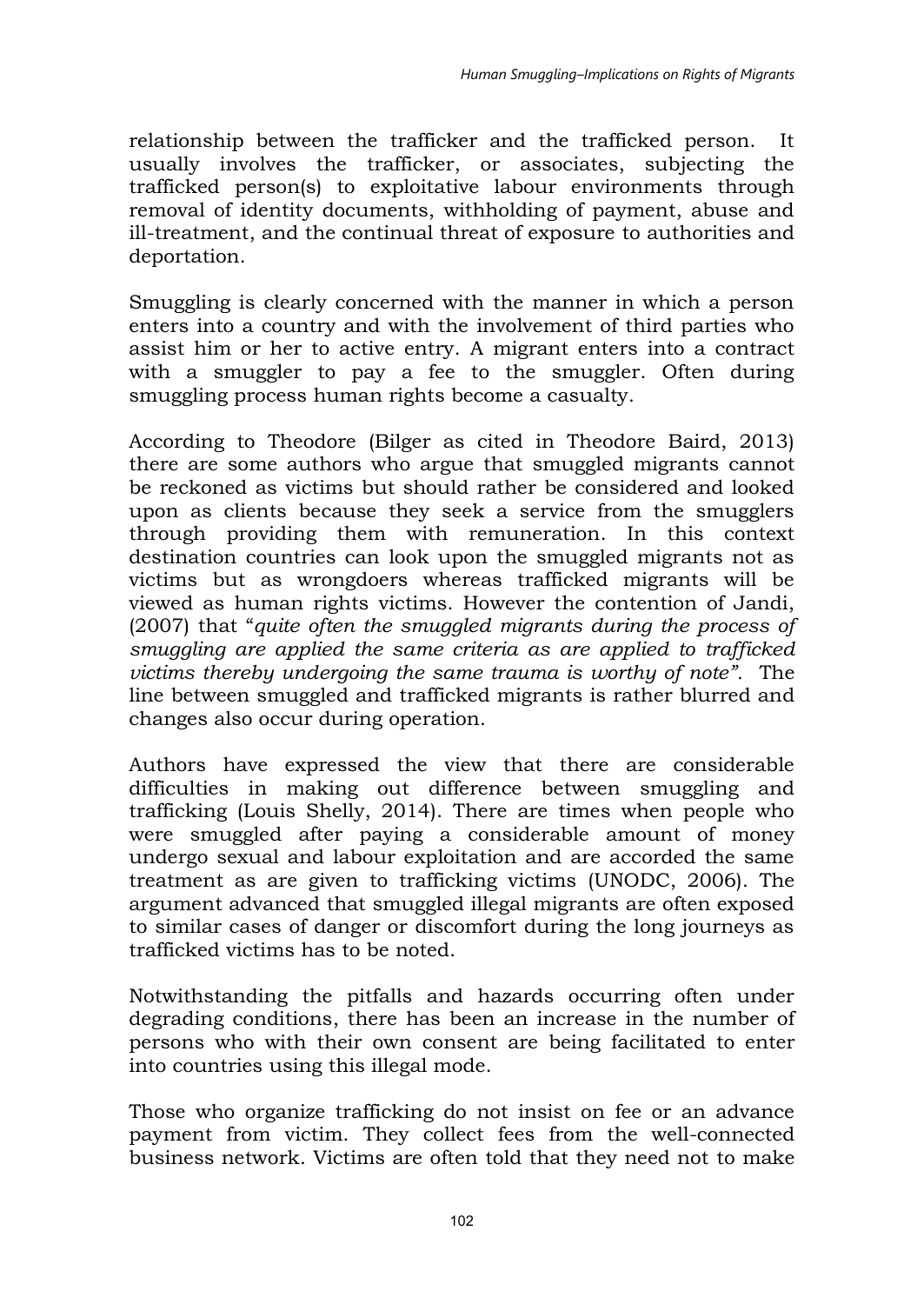any form of advance payment in order to be taken out of the country. There is some kind of pre- arrangement where these people are to be employed. The characteristic feature of human smuggling is not only collusion but also payment of fee to the smugglers to smuggle them out of the country. The victims are often dropped in the border of the destination country.

Because of the confusion between the different modes adopted for these two processes, obtaining information even from official sources is an encounter with a multitude of difficulties.

Studies have been carried out on these two distinct modes adopted by those who engage in the operation. Recognizing this already, laws have been developed in certain countries. However, awareness about this issue is inadequate and makes it rather difficult both to punish the smuggler as well as protect the victims.

### **Part III -Rights of Smuggled Migrants under International Legal Framework**

International human rights law recognizes that all persons should be recognized as person before law are to be treated as equal before law and entitled for equal protection of law. Smuggled migrants are no exception. Joseph H Caren (2005) states that "*people ought to possess simply by virtue of being within in the jurisdiction of the state whether they have permission to be there or not and whether they are obeying the laws or no*t". He points out while agreeing generally that the rights of irregular migrants should be protected, he specifically points out that right to security of one's person, right to food, medical care freedom, freedom of religion and freedom of speech and fair trial that are important rights of the irregular migrants. Smuggled migrants are also entitled to basic human rights regardless of their status. Their rights should be protected at all stages by those who intercept, identify and detain.

There is a vulnerability of irregular migrants to human rights abuses, discrimination, marginalization and exclusion. These are further accentuated by exploitation, and mistreatment by employers and also by official authorities. Smuggled migrants are also subject to sexual exploitation (Erick Gjerdingen 2009).

The woe of an irregular migrant begins from the time of departure up to their arrival at their destination and continues further. These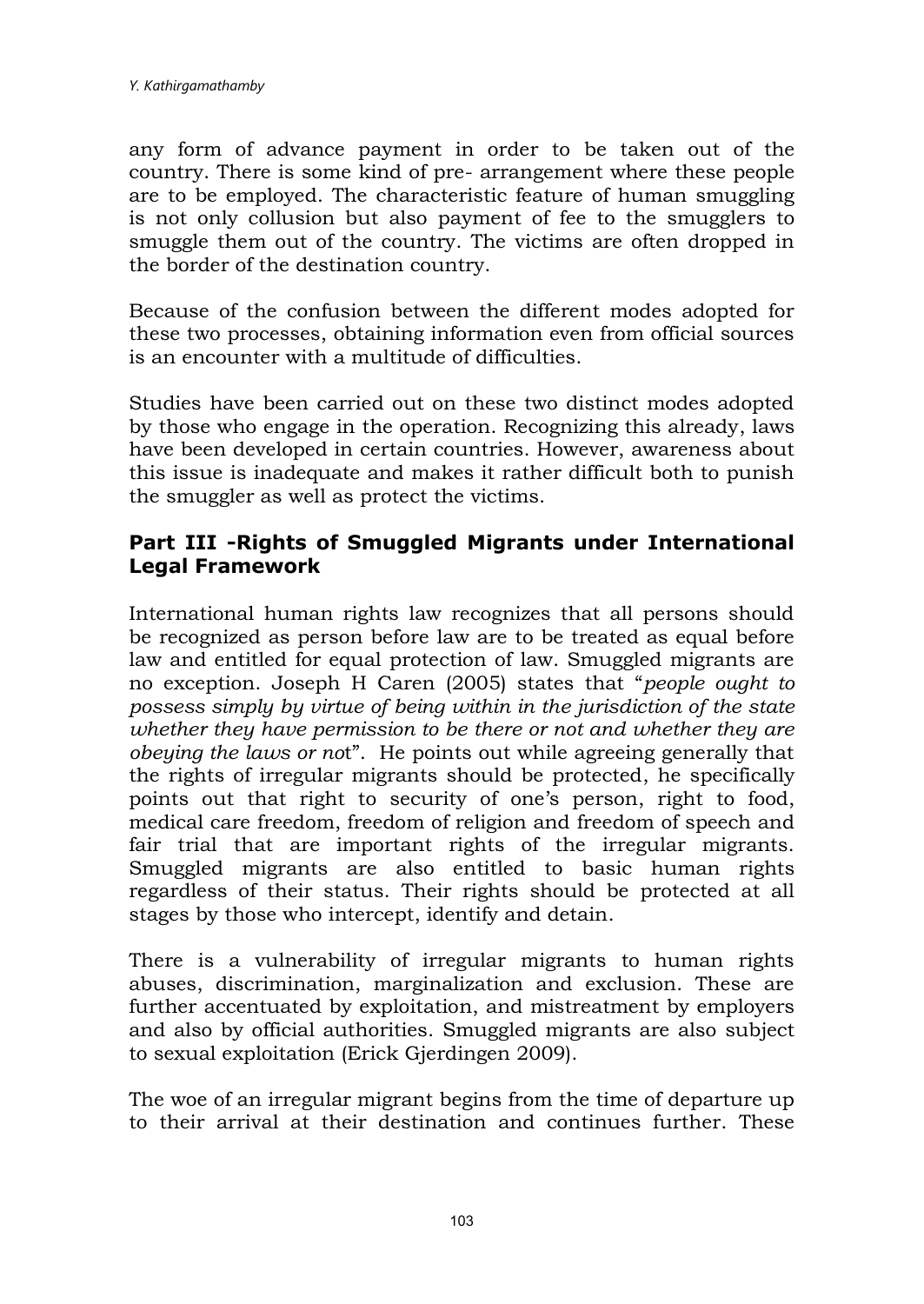begin before departure, during transit at the border, within the country of destination and even after return to the country of origin.

During their journey, migrants often take great risks to circumvent official frontier or police controls, and some meet with death en route, sometimes under grim and appalling circumstances.

Smuggling is fought with many dangers. Sometimes they are captured by criminal gangs, (Andreas Schloenhardt and Kate L Stacey, 2013) There are many instances of being denied adequate food and also an absence of health care (ibid.,). Sometimes they are packed in ill ventilated containers and are subject to risk of being suffocated to death. As the vessels are not of accepted quality, there are instances of the entire vessels along with its crew and passengers being sunk in the sea.

Those who successfully enter into countries work under poor conditions. Cleo points (1999-2000) out those smuggled migrants are paid low wages. As those who volunteer themselves to be smuggled lack in legal status, they are put into a predicament of being not able to seek basic economic, social and cultural rights. Bethany Hastie (2009) contends that criminal based model has failed and therefore, human rights based model should be adopted in addressing this issue. Smuggled migrants undergo harassment at the work place and are also subject to sexual exploitation. Lack of legal status, results in a denial of most of the basic economic, social and cultural rights.

Some countries impose mandatory detention after apprehension. Andrew Trotte and Malt Garozo (2012) claims that the mandatory policy introduced by Australia to address human smuggling denies migrants rights and amounts to violation of international obligations undertaken through various international human rights instruments.

States are required to take measures in line with international obligations and responsibilities under international conventions relating to human rights, humanitarian law, and refugee law.

Article 3 (a), of the protocol defines smuggling as mentioned above. Article 3, (b), of the Protocol defines "illegal entry" The above two provisions refer to illegal entry into a country. When a migrant enters into another by violating the immigration law, he becomes an irregular migrant. Considering the vulnerable situation of smuggled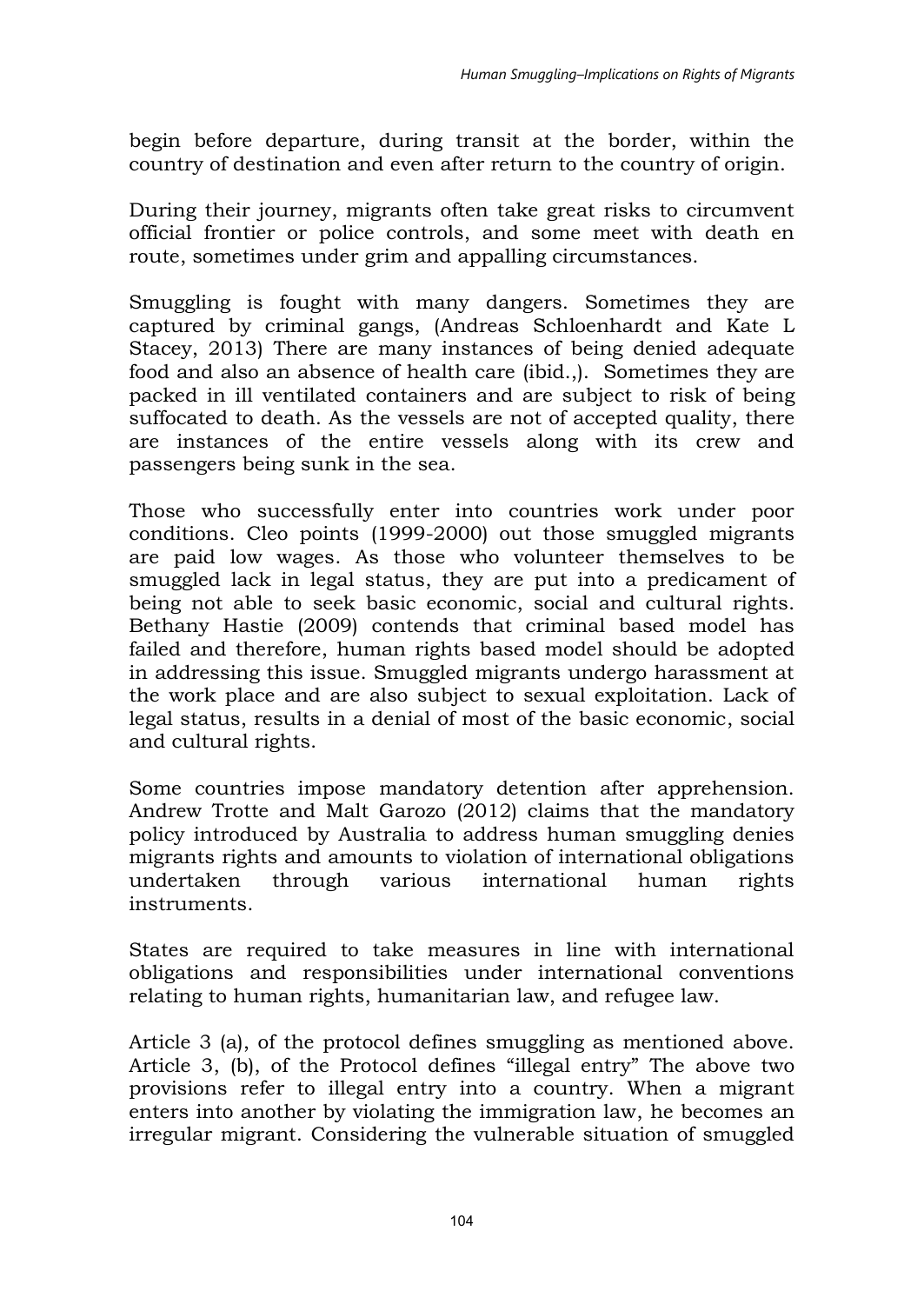migrants, legal provisions have been incorporated into the protocol to provide minimum protection to the victims.

In relation to the human smuggling issue, both UNCTOC and the Protocol should be taken together. However, it is to be noted that some countries become party to the UNCTOC but do not ratify the protocol. States however are required to protect the rights of everyone under International human rights and customary international law. If a state does not ratify or accede to the protocol, then it is not possible to deal with human smuggling as it is the Protocol specially enacted for the purpose. E.g: Sri Lanka has ratified UNCTOC but is not a party to the protocol. Therefore, it can be said that Sri Lanka is not obliged under protocol to eradicate Human smuggling and protect the rights of smuggled migrants. However, it may be argued that SL is party to other major IHR instruments. However, it is only by ratifying the protocol that there will be a definite and clear recognition of the issues that arise out of human smuggling.

Article 6 of the protocol requires states to criminalize smuggling of migrants and to afford protection to the victims. Article 16 should be read together with article 6. Article 16 states as follows :"*in implementing this Protocol, each State party shall take, consistent with its obligations under international law, all appropriate measures, including legislation if necessary, to preserve and protect the rights of persons who have been the object of conduct set forth in article 6 of this Protocol as accorded under applicable international law, in particular the right to life and the right not to be subjected to torture or other cruel, inhuman or degrading treatment or punishment.*"

Article 9 requires states to safeguard the people on board. Article 16 of the Protocol urges the state parties to "*afford appropriate assistance"* to smuggled migrants. It also includes legislative and other measures too. States should protect migrants from physical violence. Further, article 6 emphasizes that smuggled migrants should be protected in accordance with relevant international treaties. State parties to the protocol have to ensure that smuggled migrants have access to consular services when they are detained.

According to Schenhardt & Stacy (2014) "*Article 16 does not confer any rights upon smuggled migrants nor does it create new obligations on state parties, beyond those already recognized in international humanitarian law*". This article does not give any specific guidelines as to the protection and violence against irregular migrants. There is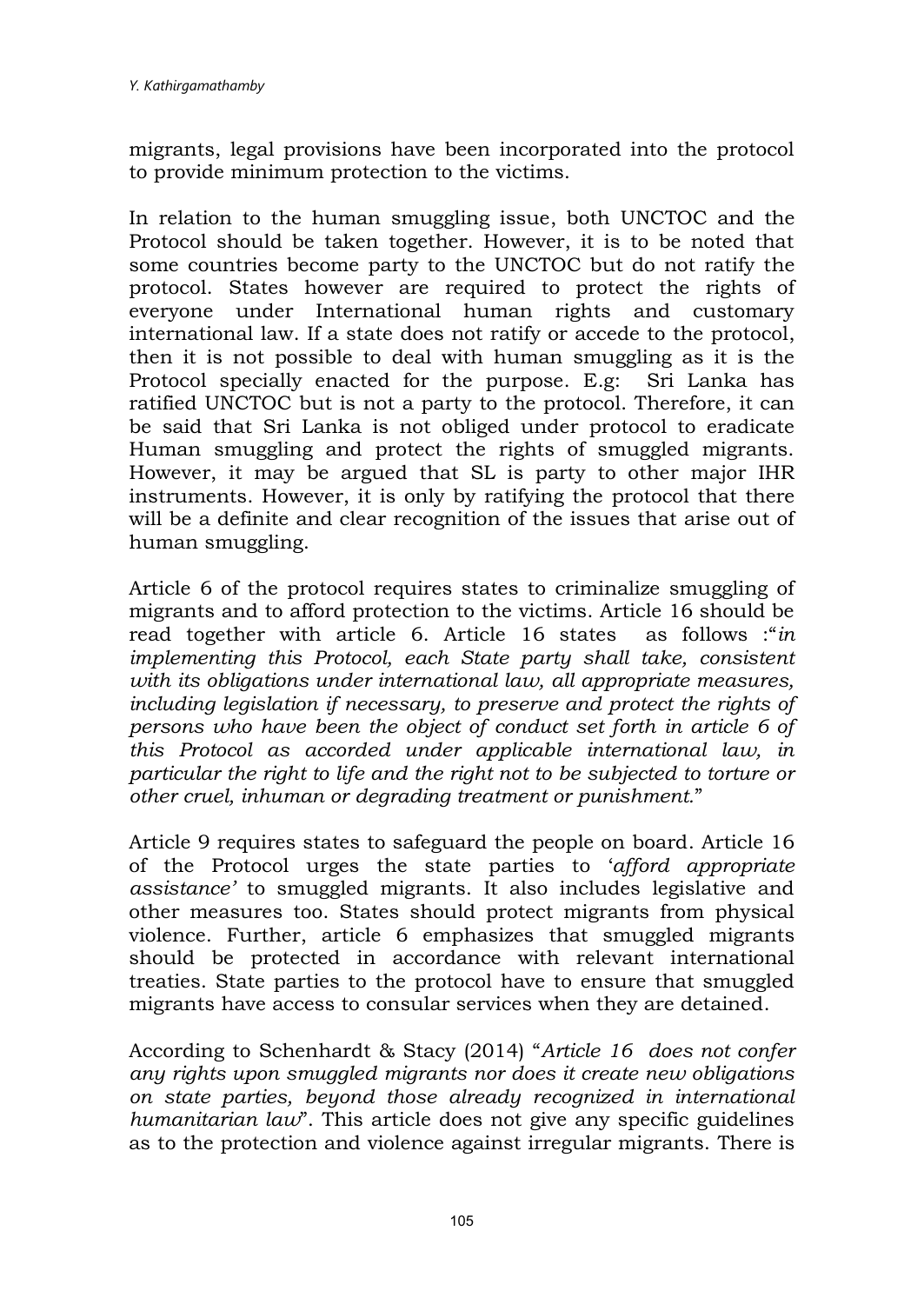no explicit requirement that host country provides safe accommodation, or other types of protection. Article 16(3), "*affords appropriate assistance"* to migrants whose lives or safety are endangered by reason of having migrated. Article 16(4), recognizes the particular vulnerability of women and children.

Article 16(5) also implies an obligation on state parties to facilitate communication between smuggled migrants and relevant consulate in situations where the migrants entered the host country illegally. Although article 16 gives directions to host countries, it also gives discretion. Therefore, states can ignore these obligations.

Erick Gjerdingen (2009) points out that that smuggling protocol aims to impose criminal sanctions for smugglers not intending to protect human rights of the smuggled migrants as with the human trafficking victims. Obakato, (2005) remarks that "*the protocol fails to recognize the human rights aspects of migrant smuggling and that it shows little regard for "political, social and economic solutions" to the problem*." Erick Gjerdingen (2006) critically argues that the smuggling protocol mainly focuses on the punishing of the offenders, rather than protecting the smuggled migrants as compared with trafficking protocol.

The CSR and smuggling Protocol relating to the Status of Refugees should be read together. The principle of *non-refoulement* has been incorporated into Article 19 of the Smuggling Protocol. According to CSR, irregular migrants are not expelled from the country if their life is under threat. For example, illegal entry does not affect the right to seek asylum (BALI PROCESS, 2012).

The Model Law against the smuggling of migrants was developed by the UN to protect and to address the issue of human smuggling. UNCTOC has also included a number of provisions requiring state parties to take measures to assist and to protect smuggled migrants and witness (Article 25 of the UNCTOC). UNTOC emphasizes that regardless of their immigration status, smuggled migrants have the right to expect that their human rights and dignity should be upheld. Customary international law prevents states from punishing refugees merely entering into countries.

The gaps in UNCTOC and Protocol have been sought to be filled through other IHR. The IHR instruments have general and specific provisions with regard to the migrant"s rights, irrespective of their status as to whether they are regular or irregular. Since there are shortfalls in the protocol, other human rights instruments have been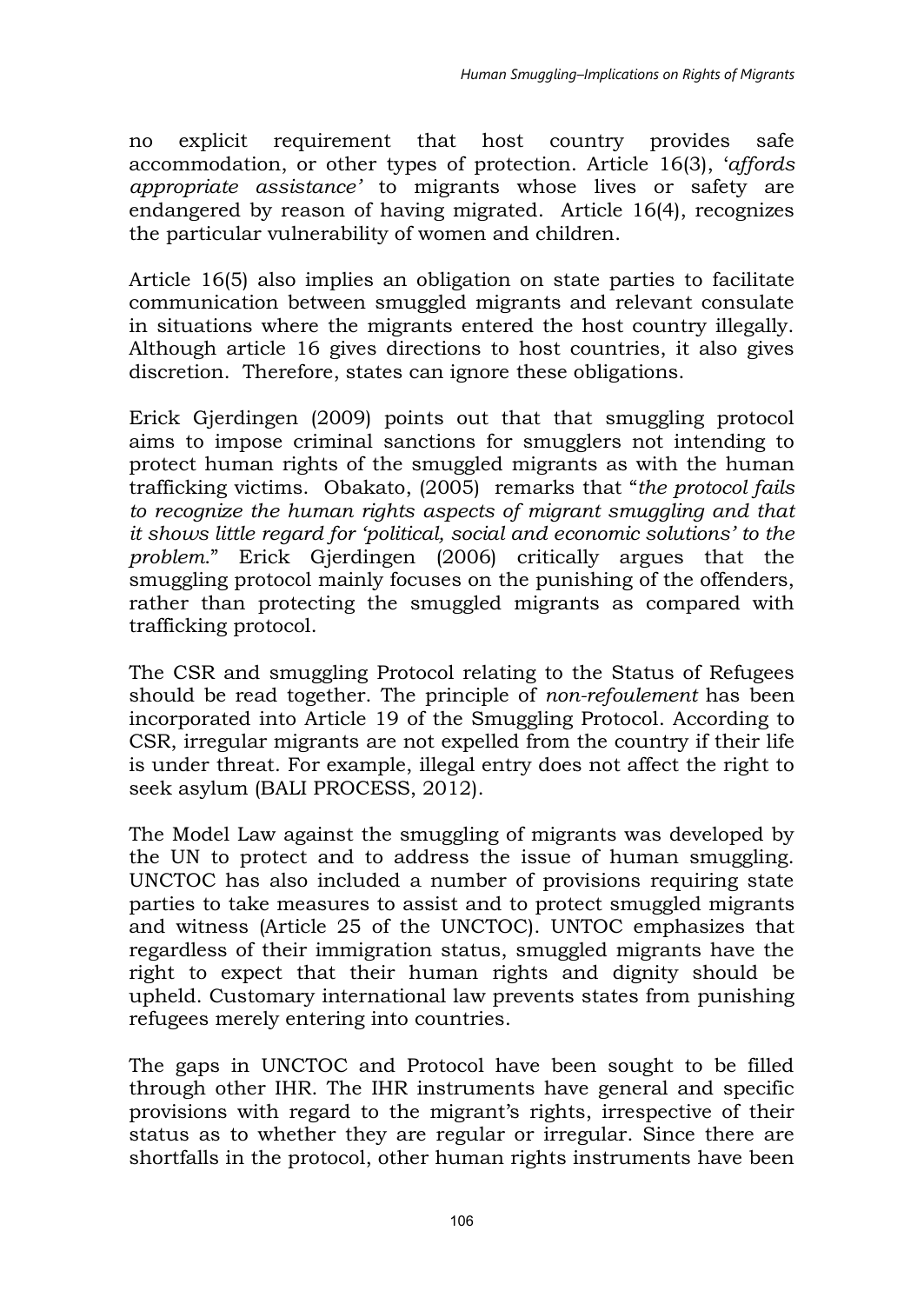employed to fill the shortfalls for the protection of smuggled migrants.

Although not binding, article 3, paragraph 1, of the 1967 Declaration on Territorial Asylum and article 14 of the UDHR provide that every person has a right to seek and enjoy in other countries asylum from persecution.

Article 2 of the ICCPR and ICESCR urge the state parties to protect the rights of everyone, including irregular migrants without any manner of discrimination. This particular aspect was considered and has been clearly set out by the Human Rights Committee in its general comment 15. Other human rights instruments also ensure nondiscrimination in ensuring rights to non–citizens.

Article 1 of the CERD, Article 3 of the CEDAW, Article 7 of the International Convention on the Protection of the Rights of All Migrant Workers and Members of Their Families ensure the principle of non- discrimination with regard to non- citizens which includes smuggled migrants irrespective of their legal status. Article 2, paragraph 1, of CRC ensures that the child is protected against all forms of discrimination or punishment of the child irrespective of the status of the parents.

According to General comment 31 on Human rights committee, Article 7 of the ICCPR and Convention against torture (CAT) Article 3, specifically requires that "*States parties must not expose individuals to the danger of torture or cruel, inhuman or degrading treatment or punishment upon return to another country by way of their extradition, expulsion or refoulement*." Similar provision is available under the CSR (Article 33).

Everyone is free from arbitrary arrest and detention (Article 9, ICCPR). Conditions of detention must comply with basic minimum human rights standards. There must be regular independent monitoring of places of detention to ensure that those standards are met. States should ratify the Optional Protocol to the CAT as this provides a strong legal basis for a regular and independent monitoring of places of detention.

Regardless of status of migrants, they are entitled to economic rights such as housing, health, food, education and sanitation. Article 12 of ICESCR ensures right to health of everyone. General Comment No. 14 (2000) (E/C.12/2000/4) the Committee stated that: "States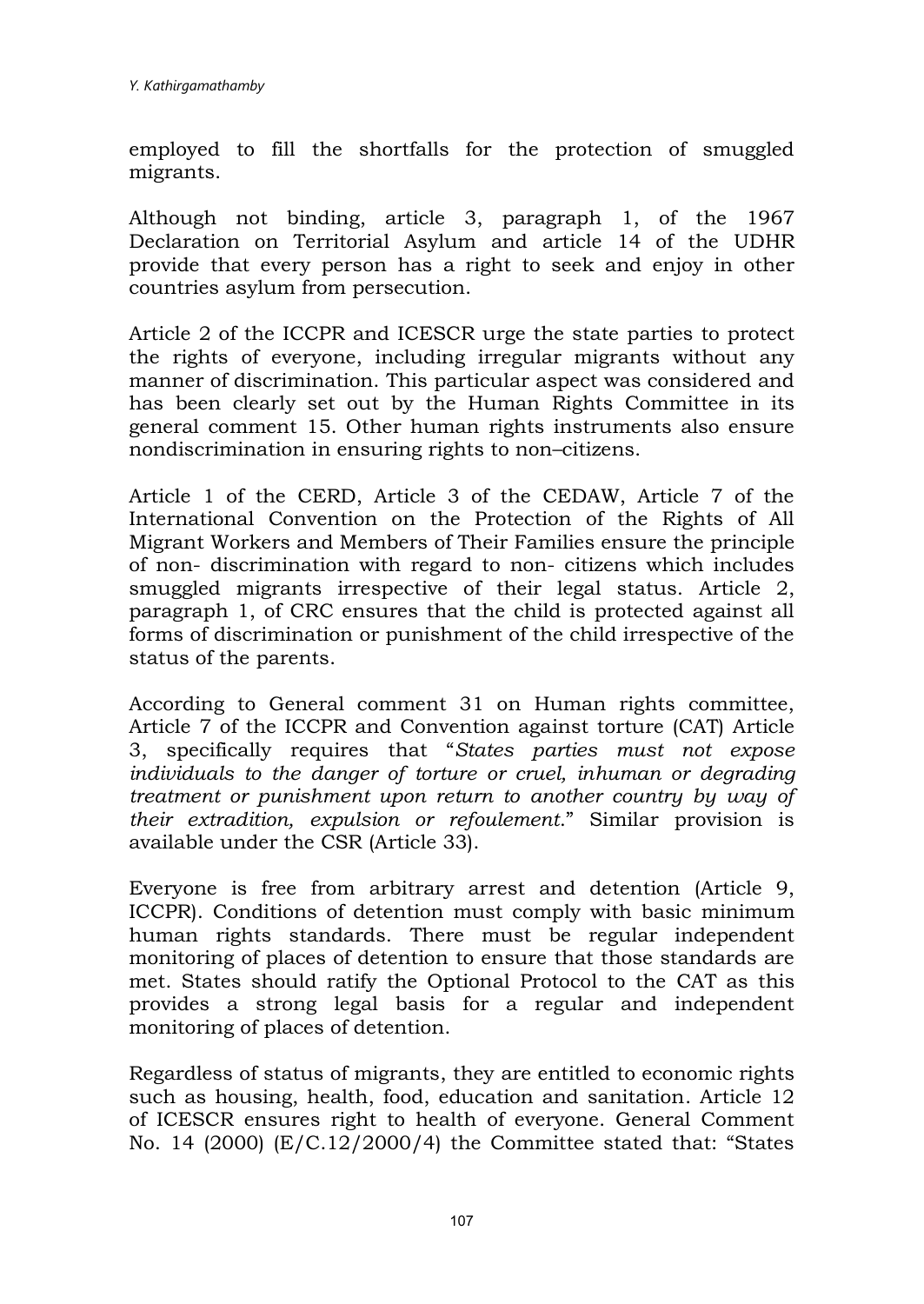*are under the obligation to respect the right to health, by inter alia, refraining from denying or limiting equal access for all persons, including prisoners or detainees, minorities, asylum-seekers and illegal immigrants, to preventative, curative and palliative health services; abstaining from enforcing discriminatory practices as a State policy"*.

Article 19, paragraph 2, of the protocol seeks to ensure that domestic laws pertaining to smuggling of migrants are not designed or applied in a manner that discriminates against smuggled migrants or irregular residents by reason of their status as such.

Scholars (Obakato, 2005) argue that the obligations in the Protocol are stronger than those in human rights treaties, and therefore, relying on the human rights framework undercuts the transnational obligations under the Protocol.

However, it is to be noted that some provisions in the Protocol are drawn from Human rights conventions. E.g: Obakato, points out that the model law developed by the UN draws certain provisions of the ICCPR. Example, the Model law states that the smuggled migrants are entitled to urgent medical care. This particular provision is drawn from the ICCPR.

A Combined reading of Article 16 of the Protocol and Article 28 of the CRC seems to show that the smuggled children are entitled to an education. The human rights treaty bodies have accepted the view that a violation of immigration laws does not deprive migrants of the fundamental human rights provided by human rights instruments nor does it affect the obligation of states to protect migrants in an irregular situation (UNODC, 2010).

Article 2 and 19 of the protocol drive to preserve the rights of smuggled migrants. Article 19 draws particular attention to the CSR. Article 33 of the CSR urges States not to return the people if they will undergo torture in the country of origin. This provision is similar to Article 7 of the ICCPR and Article 3 of the CAT.

Aljahani (2015) points out that, "*….although these mechanisms have been adopted to regulate the transnational organized crime, there are gaps and loopholes in these instruments*". Some literature suggests that major amendments are required for UNCTOC and protocol in terms of the definition of the crime, state parties" obligations and rights of irregular migrants.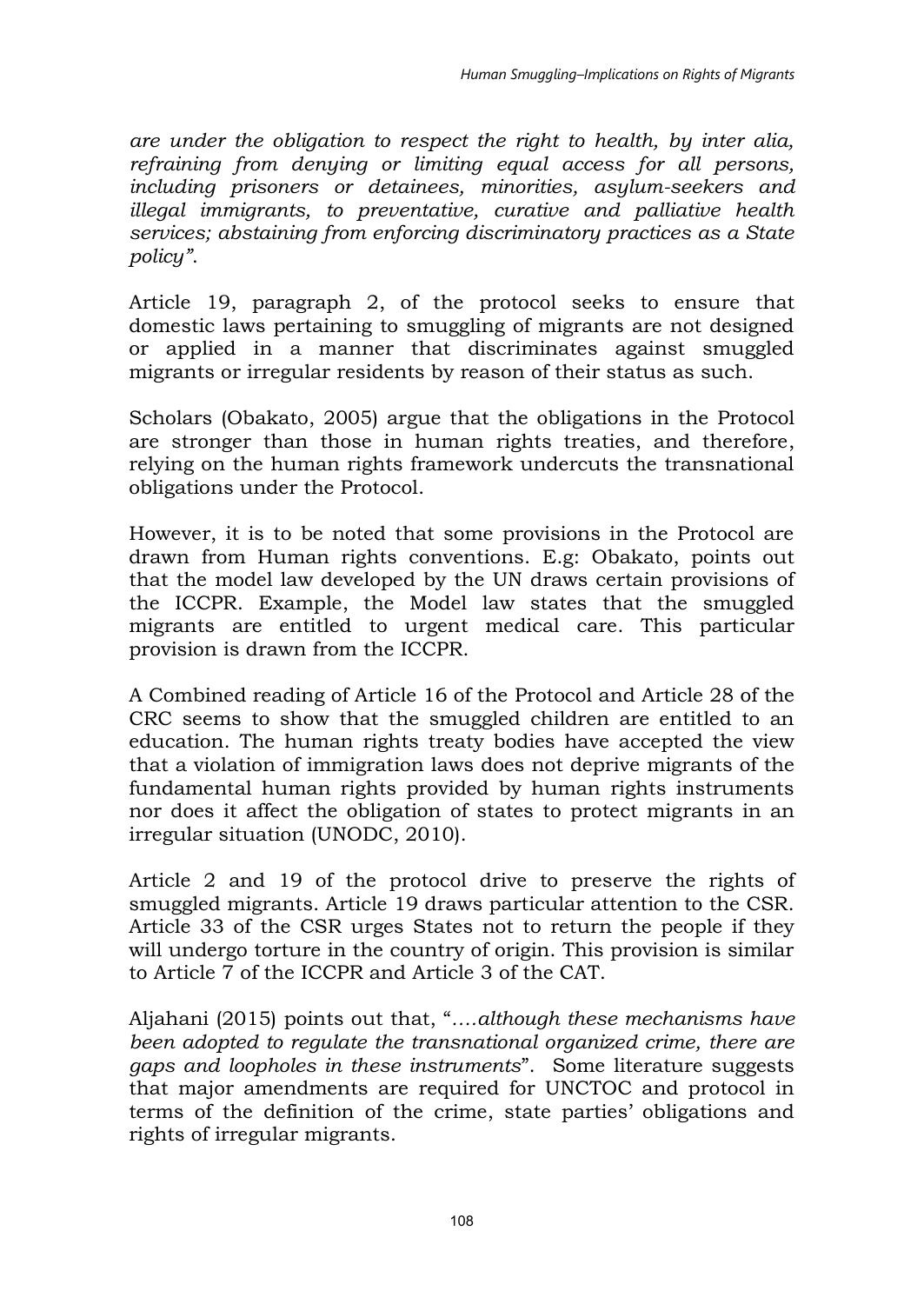In order to fulfill the said obligation under UNCTOC, Protocol and other IHR instruments, several measures are being taken by the States. Eg bilateral agreements are signed between countries to penalize the offence of human smuggling and protect the rights of smuggled migrants. (Eg: MOU between the Government of Australia and the government of Sri Lanka 2012). Resource and information sharing, and mutual legal assistance which are in place needs scrutiny. Some states have made legal and administrative arrangements Eg. Sri Lanka Mutual legal Assistance Act 2002 facilitates the investigations and trials in transnational crimes. However, closer examination has shown the limitations and constraints in these mechanisms.

Articles 16 of the protocol urges that where existing national law of state party does not conform to the protocol, amendments should be brought to preserve and protect the basic rights of smuggled migrants and illegal residents to protect against violence.

## **Part IV- Conclusion**

Human smuggling incorporates and involves several countries such as the country of origin, of transit and destination. It, therefore, has an impact on the international relations, security and economy of all these countries. There would be migrants who make large payments to the smugglers and become enmeshed in the hazardous operation which sometimes pursues them even after they return to the country of origin. However, one is taken by surprise that despite the perils and pitfalls, there have indeed been cases of smuggled persons who after having been deported back make an attempt to be smuggled out once again. It is indicative of desperation and calls for a sympathetic understanding and humanitarian approach for the migrants.

International law on human smuggling has evolved since 1990s. Prior to this development, international human rights law had a role in addressing the issues of smuggled migrants. This study shows that the UNCTOC and the smuggling Protocol have provisions in regard to protecting rights of smuggled migrants. Even after development of these special international instruments, there are several gaps and loopholes which need urgent attention

The important lacuna is that these provisions are only directory in nature. One such example is that the protocol requires the states to take action to ensure rights of smuggled migrants but does not give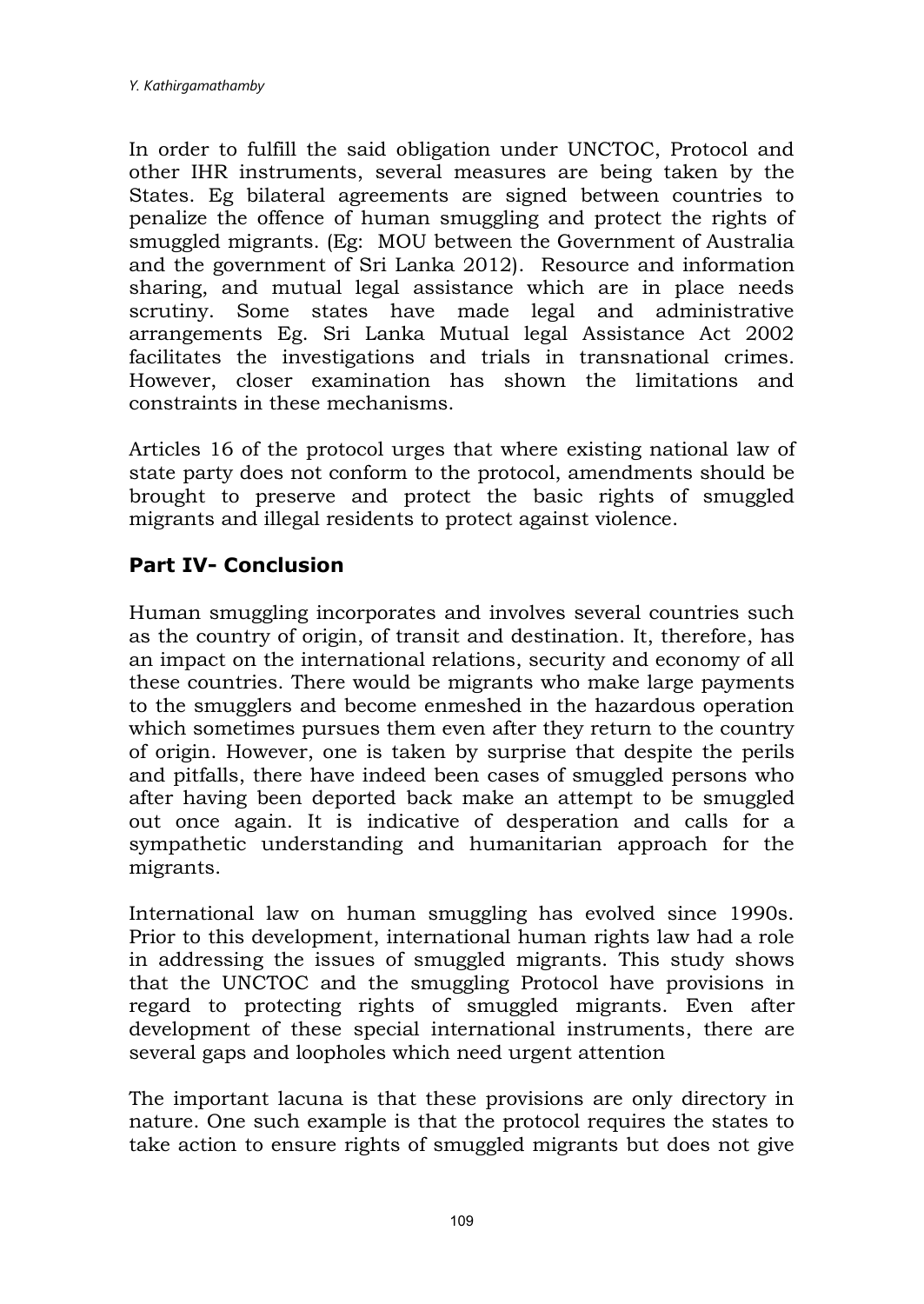any mandatory directives to states. Thus, States can use discretionary power and disregard the protocol"s objectives

The study clearly shows that the smuggling protocol focuses more on punishing the offenders rather than protection of rights of smuggled migrants.

Even States that have not ratified the UNCTOC and the smuggling protocol have obligations under other international human rights instruments. The recommendation is made that instead of depending on other human rights conventions, the protocol itself must enshrine the specific rights of migrants. They must be required to take legislative and non - legislative measures in order to ensure rights of smuggled migrants.

It must also be noted that these are countries which have not ratified relevant human rights conventions and therefore, these conventions cannot be invoked for protection of migrants.

Although UNCTOC may be ratified, this alone is insufficient to ensure rights of the migrants. It is necessary to ratify the protocol to provide meaningful protection.

Human smuggling is fraught with many dangers. There is uncertainty about the reception in the countries where the migrants enter. Countries involved in the process are put into great inconvenience and difficulties. While it is true that the countries of origin have to take meaningful steps to eradicate the root causes of smuggling one has to recognize the global dimension of this problem. The responsibility cannot be left only with the countries of origin only but also the countries of intended migration. Cooperation is required to handle this problem. Already some steps are being taken. But this has to be strengthened much more.

There is serious lacuna in that there is no treaty body that is charged with monitoring. Regular reporting by States and a watch dog function by a treaty body are urgently in need.

There is a Protocol provision which says that the States should not target the smuggled migrants as offenders. However, other provisions note that States have discretion to enact laws to punish them. This provision undermines the rights of smuggled migrants.

As a multiplicity of problems are caused by human smuggling, exchange of information and coordinated responses among the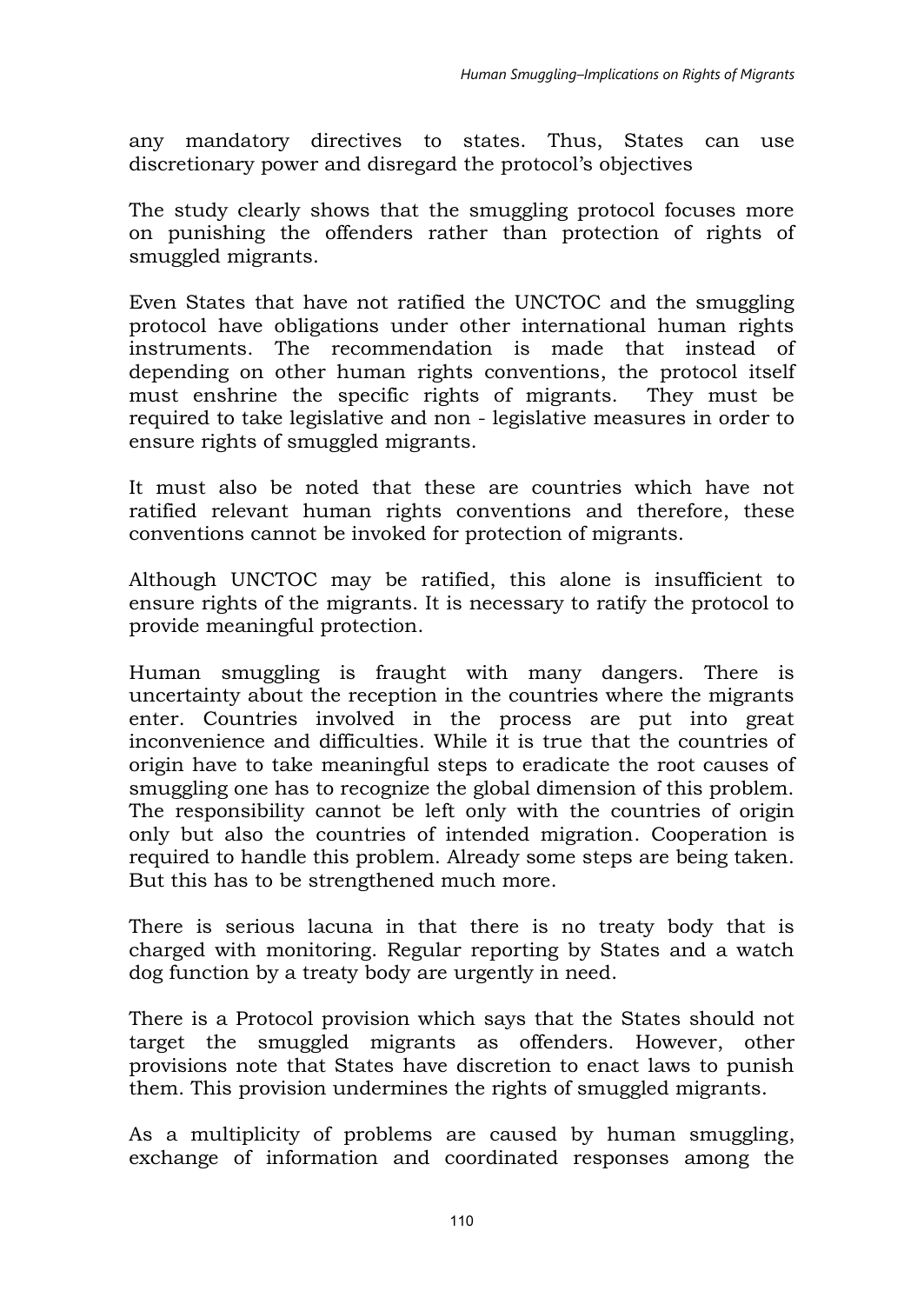affected countries have become indispensable and unavoidable. Coordination becomes all the more necessary as untold problems and hardships are caused to the migrants who are being subjected to human rights abuses, discrimination, marginalization and exclusion with problems persisting even after return to the country of origin. Although UNCTOC and the smuggling protocol aims to protect rights of smuggled migrants, the study shows that the convention does not impose any legal obligation. The terms are vague and the countries are allowed to take action as they wish.

### **References**

#### **Books**

- Galina Cornelisse, (2010). Immigration Detention and Human Rights Rethinking Territorial Sovereignty: Freedom of Movement: The Right to Leave as a Human Right,Martinis NIJHOFF Publishers p 135-273).
- Satvinder S. Juss, (2007). International Migration and Global Justice, Ashgate Publishing Company p, 65-101.

#### **Articles**

- Abdelnaser A, (2015). the Legal Definition of the Smuggling of Migrants in Light of the Provisions of the Migrant Smuggling Protocol, Journal of Criminal Law, June 9 (2015).
- Andreas Schloenhardt, Kate L Stacey, (2013). Assistance and Protection of Smuggled Migrants: International Law and Australian Practice Sydney Law Review 35(53) p 53-84 (2013).
- Andrew Trotter and Matt Garozza (2012). Mandatory Sentence of People Smuggling Melbourne University Law Review [36 (552).
- Bethany Hastie, (2014). Criminalizing Irregular Migration: The Failure of the Deterrence Model and the Need for a Human Rights-Based Framework, IANL 28, 213–236.
- Cleo J. Kung, (1999-2000). Supporting the Snakeheads: Human Smuggling from China and the 1996 Amendment to the U.S. Statutory Definition of Refugee, J. Crim. L. & Criminology 90(4), p 1271.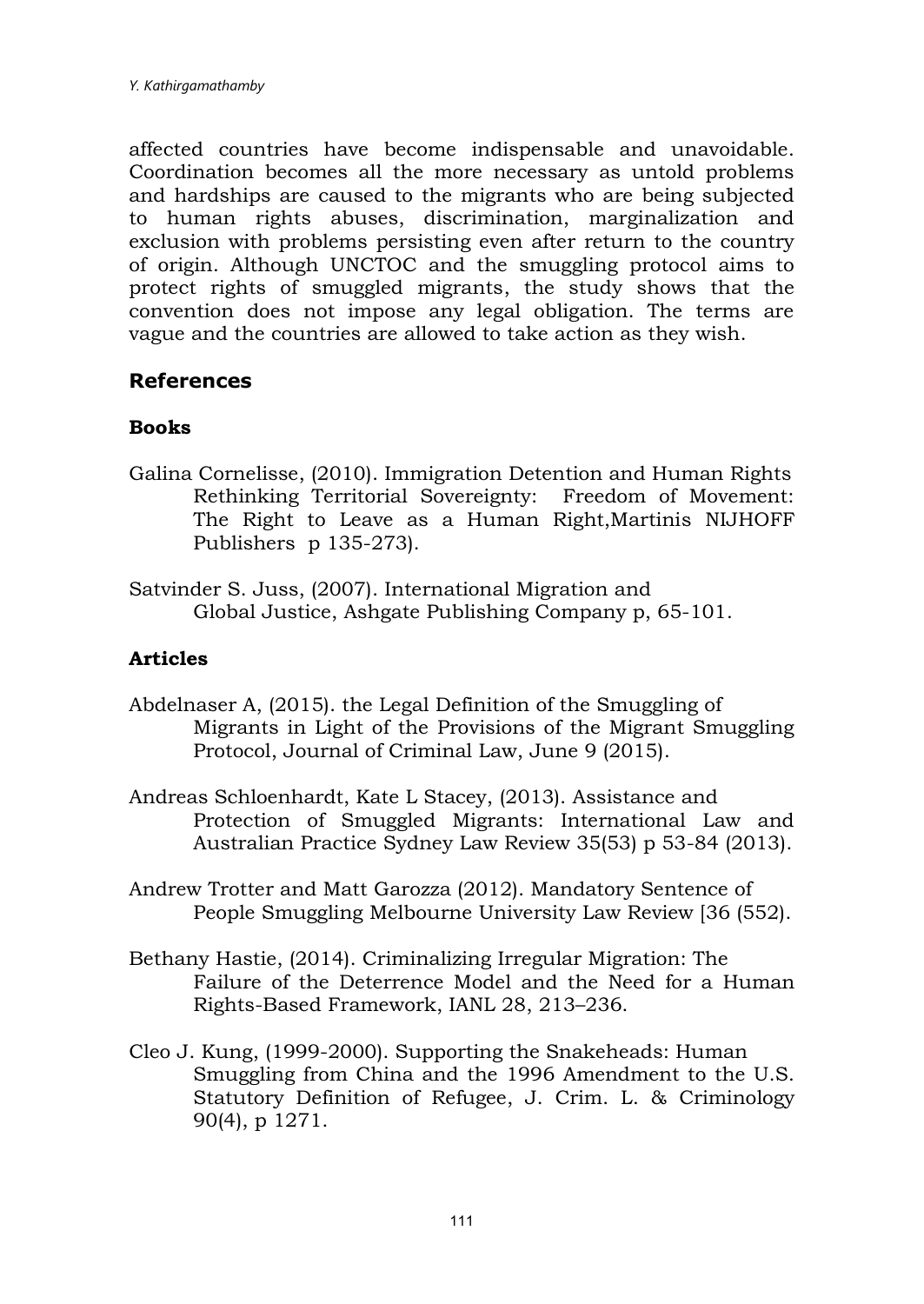- Erick Gjerdingen (2009). Suffocation inside a cold storage truck and other problems with trafficking as "exploitation" and smuggling as "choice" along the Thai-Burmese Border, 26 Ariz. J. Int'l & Comp. Law, p, 699.
- H. E. Sheikha Haya Rashed Al Khalifa, (Winter 2006). Chairperson's \Summary of the United Nations General Assembly High-Level Dialogue on International Migration and Development, The International Migration Review, 40, (4) pp. 966-972.
- Johan Salt (2000). Trafficking and Human Smuggling: A European Perspective, Blackwell publishers Ltd, 31- 56.
- Joseph H. Carens (2008). The Rights of Irregular Migrants Ethics and International Affairs 22 (2):163–186.
- Michael Jandi (2007). Irregular Migration, Human Smuggling, and the Eastern Enlargement of the European Union, (Summer, 2007). The International Migration Review, Vol. 41, No. 2, pp. 291-315.
- Obakato Tom (2005). Smuggling of Human Beings from a Human Rights Perspective: Obligations of Non-State and State Actors under International Human Rights Law, Int J Refugee Law 17 (2):394-415.

### **Internet Resources**

- Ollus, Natalia, Protocol against the smuggling of migrants by land, air and sea, supplementing The United Nations Convention against Transnational Organized Crime: a tool for criminal Justice personnel Paper presented at the 122nd international training course available at www.unafei.or.jp.english/pdf.RS\_No62/No62\_07VE\_ollus2.pd f last visited on 20.11.2015.
- Loius Shelly (2014). Human smuggling and Trafficking into Europe A Comparative Perspective Translantic Council on Migration, Migration Policy institute available at file:///C:/Users/yaso/Downloads/BadActors-ShelleyFINALWEB%20(1).pdf last visited 10.01.2016.
- Helsinki,(2000). European Institute for Crime Prevention and Control, affiliated with the United Nations, available at [www.oas.org/juridico/MLA/en/Treaties/en\\_Prot\\_Smug\\_Migr\\_](http://www.oas.org/juridico/MLA/en/Treaties/en_Prot_Smug_Migr_Land_Air_%20accessed%20on%20last%20visited%20on%2020.11.2015) Land Air accessed on last visited on 20.11.2015.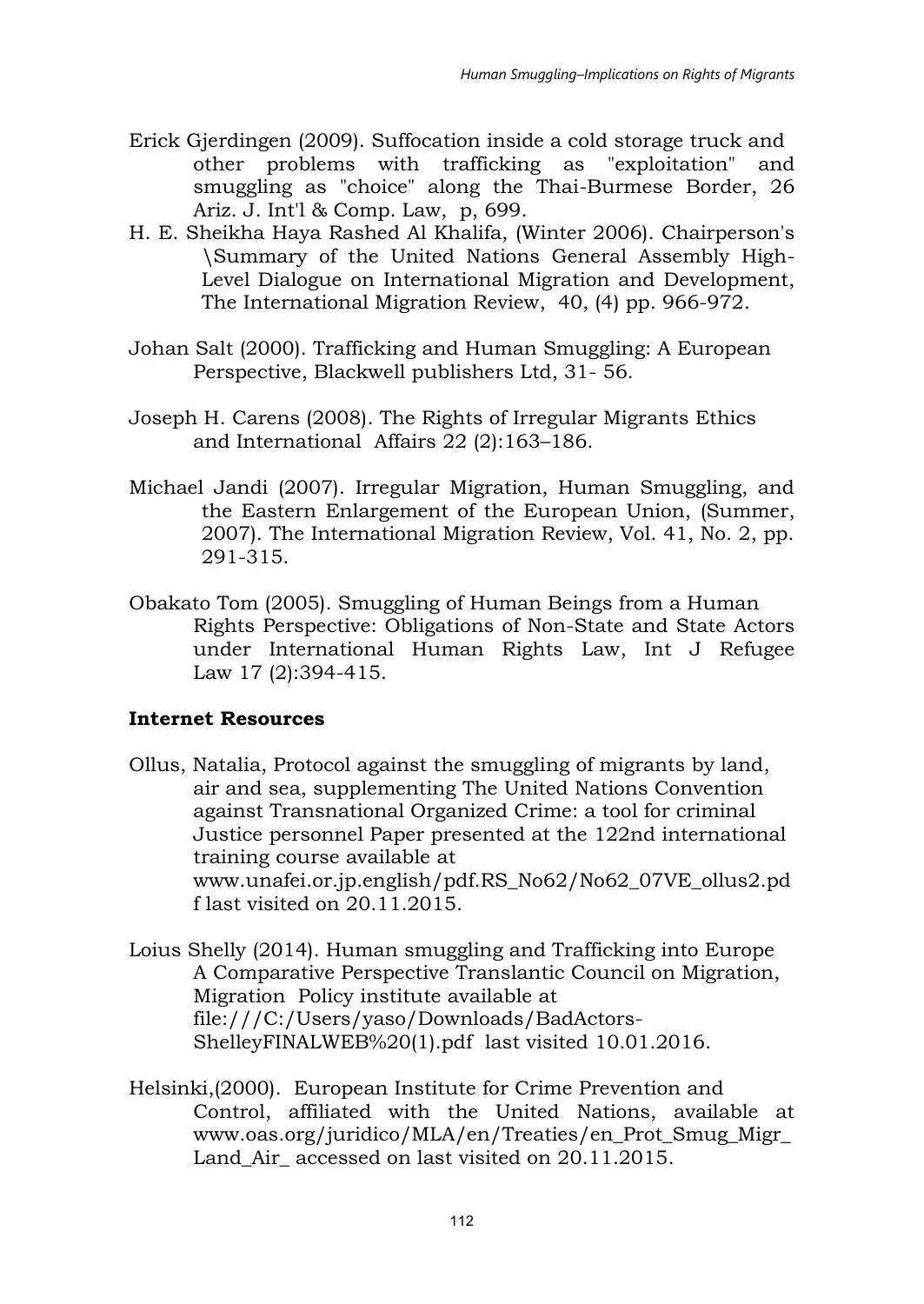- Paul Weis The Travaux Preparations Analyzed with a Commentary available at [www.unhcr.org/protection/travaux/4ca34be29/refugee](http://www.unhcr.org/protection/travaux/4ca34be29/refugee-convention-195)[convention-195](http://www.unhcr.org/protection/travaux/4ca34be29/refugee-convention-195) 1-travaux-preparatoires-analysedcommentary-dr-paul.html last visited on 15.05.2016.
- Theodore Baird, Theoretical Approaches to Human Smuggling DIIS working Paper, (2013). Vesterkopi A S available at [https://www.econstor.eu/dspace/bitstream/10419/122263/](https://www.econstor.eu/dspace/bitstream/10419/122263/1/771271093.pdf%20last%20visited%2011.11.2015) [1/771271093.pdf last visited 11.11.2015.](https://www.econstor.eu/dspace/bitstream/10419/122263/1/771271093.pdf%20last%20visited%2011.11.2015)
- International Framework for Action implementing the smuggling of Migrants Protocol (2011) UNODC, available at [https://www.unodc.org/documents/human](https://www.unodc.org/documents/human-trafficking/Migrant)[trafficking/Migrant](https://www.unodc.org/documents/human-trafficking/Migrant) Smuggling/Framework for Action Smuggling of Migrants.pdf last visited 10.03.2016.

Yury Fedotov, (2012). The fate of smuggled migrants: Confronting violence and exploitation available at [http://www.unodc.org/unodc/en/frontpage/](http://www.unodc.org/unodc/en/frontpage/2012/November/the-fate-of-smuggled-migrants-confronting-violence-and-exploitation.html%20last%20visted%2020.05.2016)  [2012/November/the-fate-of-smuggled-migrants-confronting](http://www.unodc.org/unodc/en/frontpage/2012/November/the-fate-of-smuggled-migrants-confronting-violence-and-exploitation.html%20last%20visted%2020.05.2016)[violence-and-exploitation.html last visited 20.05.2016.](http://www.unodc.org/unodc/en/frontpage/2012/November/the-fate-of-smuggled-migrants-confronting-violence-and-exploitation.html%20last%20visted%2020.05.2016)

### **Reports & Guide Book**

Corruption and the Smuggling of Migrants - Issue Paper United Nations Vienna 2013

Migration and International Human Rights Law – A Practitioners' guide updated version 2014, - (International Commission of Jurists) UN Migration Report 2013

### **Conventions, Declarations and Protocols**

Convention against Torture 1984 Convention on the Rights of the Child 1989 Convention relating to Status of Refugees 1951 International Covenant on Civil and Political Rights 1966 International Covenant on Economic, Social and Cultural Rights Universal Declaration on Human Rights United Nations Convention against Transnational Organized Crime 200